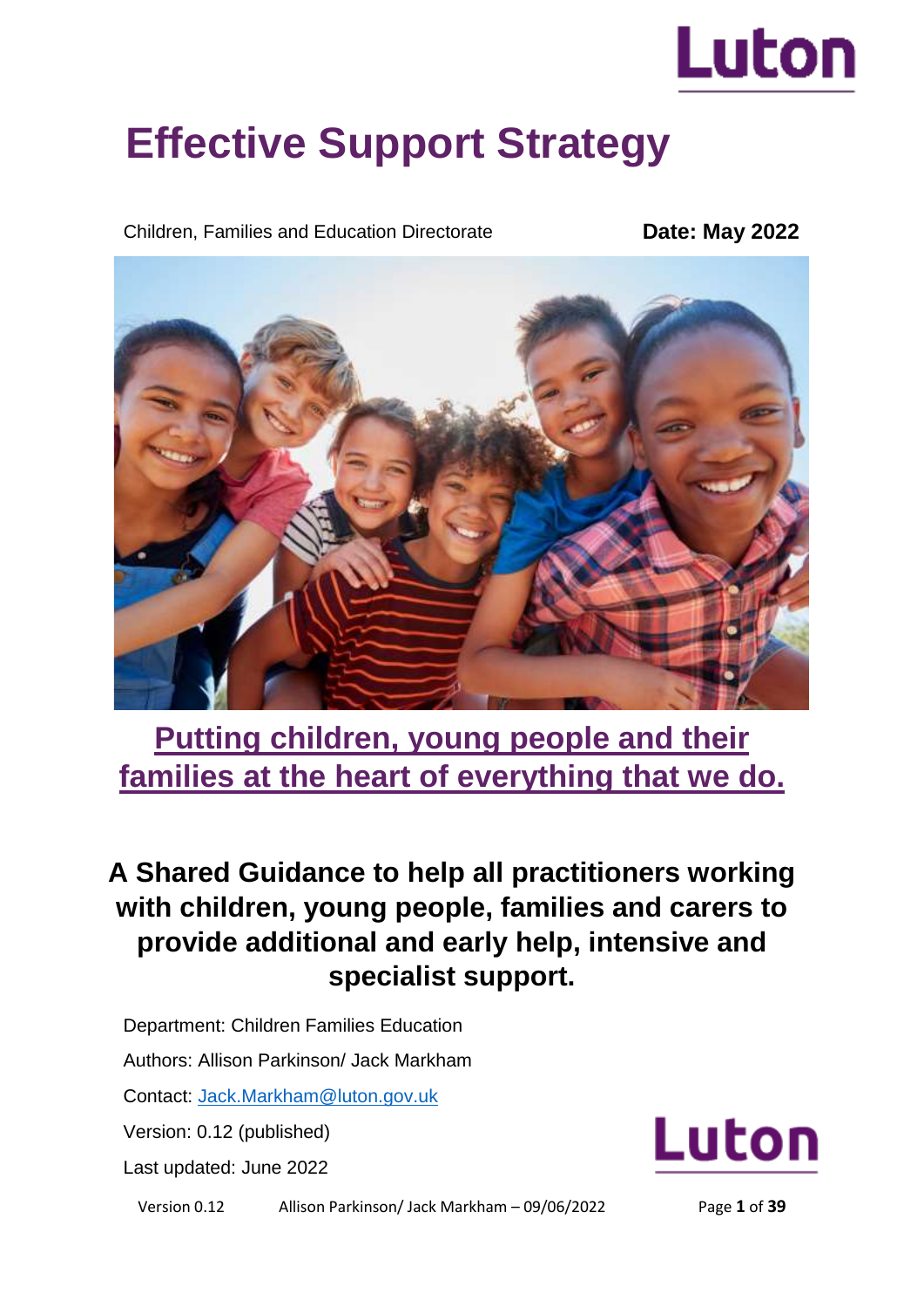

### **VERSION HISTORY**

| <b>Version</b> | Date Issued | <b>Brief Summary of Change</b>  | <b>Author</b>                            |
|----------------|-------------|---------------------------------|------------------------------------------|
| 0.08           | 10/11/21    | Draft developed                 | Allison Parkinson<br>and Jack<br>Markham |
| 0.09           | 07/04/22    | Reviewed and updated            | Allison Parkinson<br>and Jack<br>Markham |
| 0.10           | 27/04/22    | Version control added           | Tolulope Alaran                          |
| 0.11           | 27/05/22    | Links added                     | Jack Markham<br>and Hafsana<br>Begum     |
| 0.12           | 09/06/22    | Amendment to Windscreen diagram | Jack Markham                             |

### **DOCUMENT APPROVAL**

| <b>Version</b> | Date<br><b>Approved</b> | <b>Description of Approval</b> | <b>Approver</b>   |
|----------------|-------------------------|--------------------------------|-------------------|
| 0.08           | 22/11/2021              | Sign off                       | <b>SMT</b>        |
| 0.09           | 07/04/2022              | Sign off                       |                   |
| 0.12           | 10/06/2022              | Sign off                       | Allison Parkinson |

### **DOCUMENT LOCATION**

| Document Location | <b>File Name</b> |
|-------------------|------------------|
|                   |                  |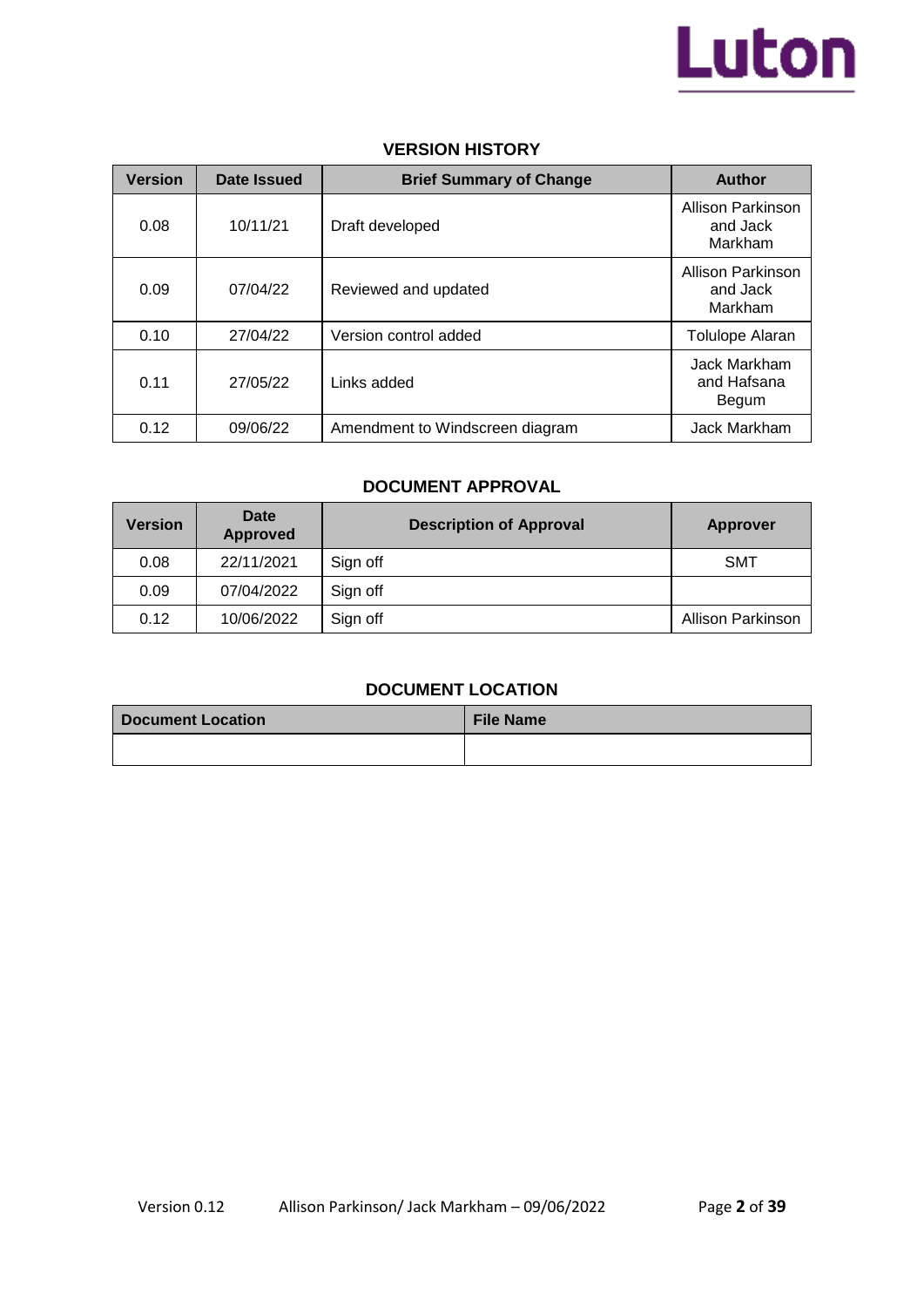

# **Content**

| <b>Section</b> | <b>Content</b>                                                   | Page |
|----------------|------------------------------------------------------------------|------|
|                | <b>Preface</b>                                                   | 3    |
| $\overline{2}$ | <b>Introduction</b>                                              | 4    |
| 3              | Understanding need, support and help                             | 6    |
| 4              | <b>Our Practice</b>                                              | 9    |
| 5              | Levels of need and help                                          | 12   |
| $6\phantom{a}$ | <b>Access to Services</b>                                        | 14   |
| 9              | What happens to a request for Specialist support                 | 19   |
| 10             | <b>Children in special circumstances</b>                         | 21   |
| 11             | <b>Young carers</b>                                              | 22   |
| 12             | <b>Children involved in the Youth Justice System and Serious</b> | 23   |
|                | <b>Youth Violence</b>                                            |      |
| 13             | Children who go missing from care, home and education            | 24   |
| 14             | Children at risk of sexual exploitation or who have been         | 25   |
|                | exploited                                                        |      |
| 15             | Safeguarding children at risk of abuse through Female            | 26   |
|                | <b>Genital Mutilation (FGM)</b>                                  |      |
| 16             | Children at risk of radicalisation and exposure to extremist     | 28   |
|                | ideology                                                         |      |
| 17             | <b>Private Fostering</b>                                         | 29   |
| 18             | <b>Forced Marriage</b>                                           | 31   |
| 19             | <b>Effective Support at a Glance</b>                             | 32   |
| 19             | <b>Indicators of possible need</b>                               | 33   |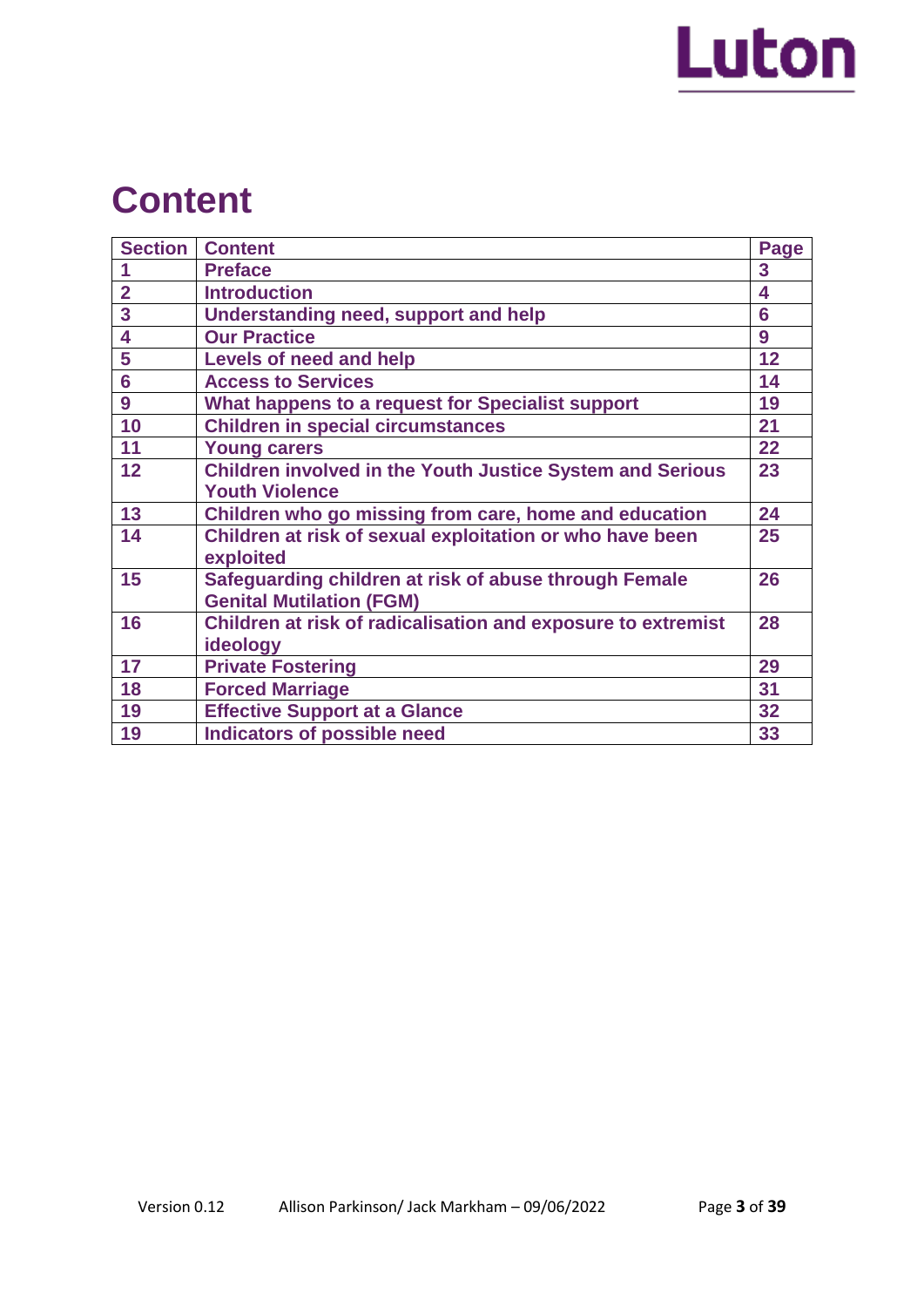

# **Preface**

In June 2018, the Government published revised statutory guidance, '**[Working](http://www.workingtogetheronline.co.uk/)  [Together to Safeguard Children](http://www.workingtogetheronline.co.uk/)**: A guide to inter-agency working to safeguard and promote the welfare of children'.

It sets out the legal requirements that health professionals, social workers, police, education professionals and others working with children must follow. It emphasises that safeguarding is the responsibility of all professionals working with children and it provides advice in support of Sections 10 and 11 of the Children Act 2004 where the primary duties for all agencies are set out.

This guide to effective support in Luton explains the criteria for providing help to children, young people, families and carers. It should be considered as the local 'threshold document' required by Working Together 2018 and should be read in parallel to the guidance.

Working Together is defined as statutory guidance and therefore all professionals working with children, young people and families should make time to read the document. Local arrangements to implement the requirements should be prioritised by leaders and senior managers in every agency with responsibilities for children, young people, families and carers to enable them to safeguard children and to act in their best interests. Luton Councils vision is to ensure that by 2040 Luton is a child friendly town ensuring that it is a positive and child friendly place to live and the town supports all children and young people.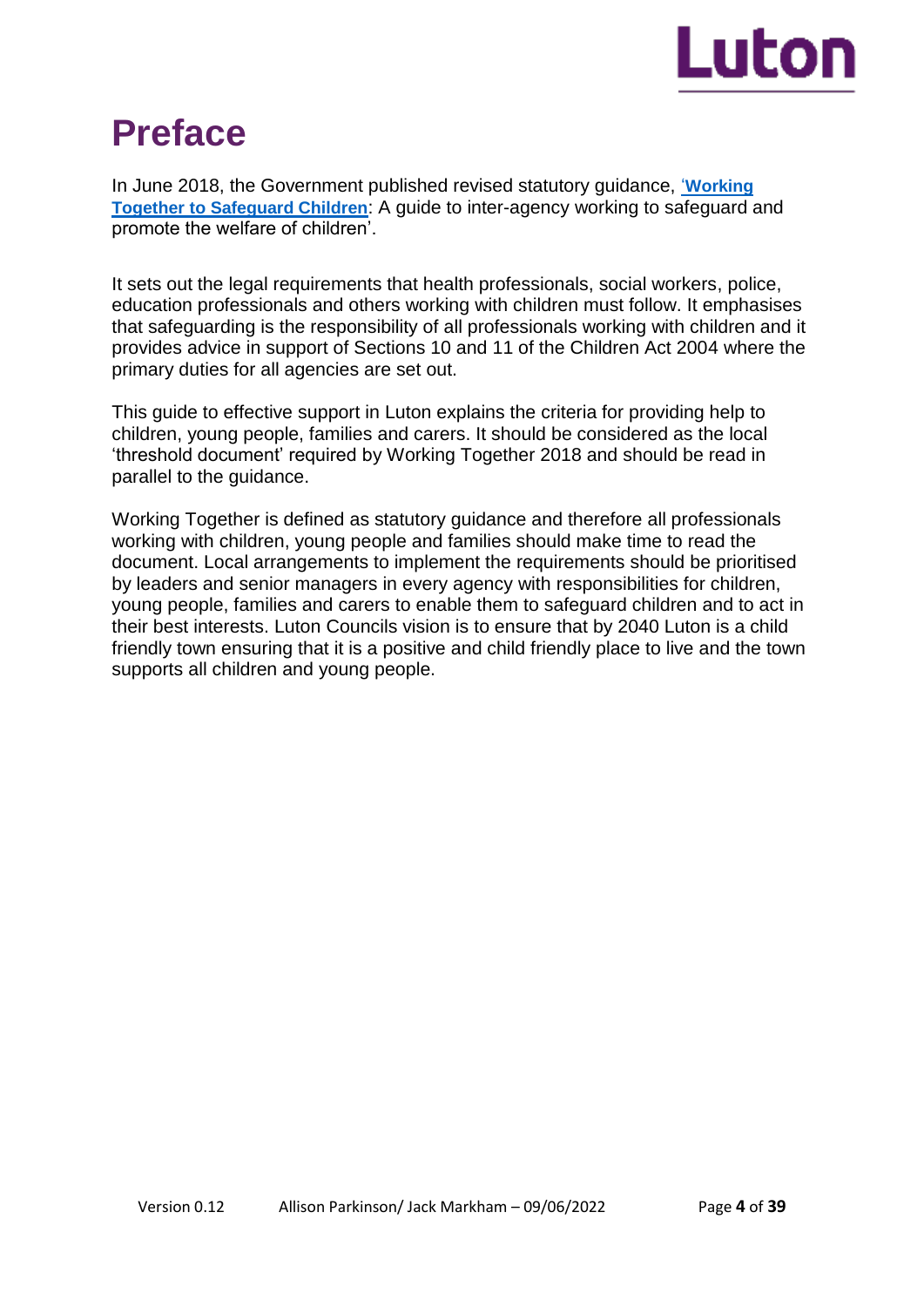

# **Introduction**

This guidance is for everyone who works with children, young people, their families and carers in Luton. It is to help us think about how we will all work together, share information and make sure that children and families are always our main focus and enable us to provide the most effective support to them at the right time.

In Luton we believe that every child should have the opportunity to thrive. We believe children should grow and achieve within their own families when it is in their best interests and is safe for them to do so. By working together, we will develop flexible services which are responsive to children and families' needs. Keeping children at the heart of everything we do.

This advice should be read alongside statutory guidance and the framework for supporting children in need as outlined in the **[Luton child protection procedures](https://bedfordscb.proceduresonline.com/p_bedford_cp_conf.html?zoom_highlight=Luton+child+protection+procedures)**, published and updated by the Luton Safeguarding Children Board. These procedures are more detailed and provide practice guidance about expectations for safeguarding practice in Luton.

In this guidance we explain four categories of need and help: **Universal, Additional, Intensive and Specialist**. Services for children with additional and intensive needs are sometimes known as targeted services, such as behaviour support or additional help with learning in school, extra support to parents in early years or targeted help to involve young people in youth services.

Children with **Additional** needs are best supported by those who already work with them, providing additional support with local partners as needed.

For children whose needs are **Intensive**, a co-ordinated multi-disciplinary approach is usually best, involving a **Family Partnership Assessment (FPA)** and a **family support worker** to work closely with the child and family to ensure they receive all the support they require.

**Specialist** services are necessary when the needs of the child are so complex that statutory and/or specialist intervention is required to keep them safe, protect them from harm or to ensure their continued development. Examples of specialist services include children's social care, child and adolescent mental health service (CAMHS) tier 3 & 4 or the youth offending service.

The **statutory social work service** supports children who have been harmed or who are at risk of harm or significant harm and children who need support due to their complex disability.

Luton have developed the **[Family Partnership Service](https://m.luton.gov.uk/Page/Show/Health_and_social_care/children_and_family_services/Pages/luton-family-partnership-service.aspx)** to help and support families **before** their difficulties escalate to a statutory level. Family support workers support children who are living with domestic abuse, the mental ill health of a parent or carer, parental drug or alcohol misuse or the threat of or actual exclusion from school. The family partnership service, whilst being accessible only with parental consent.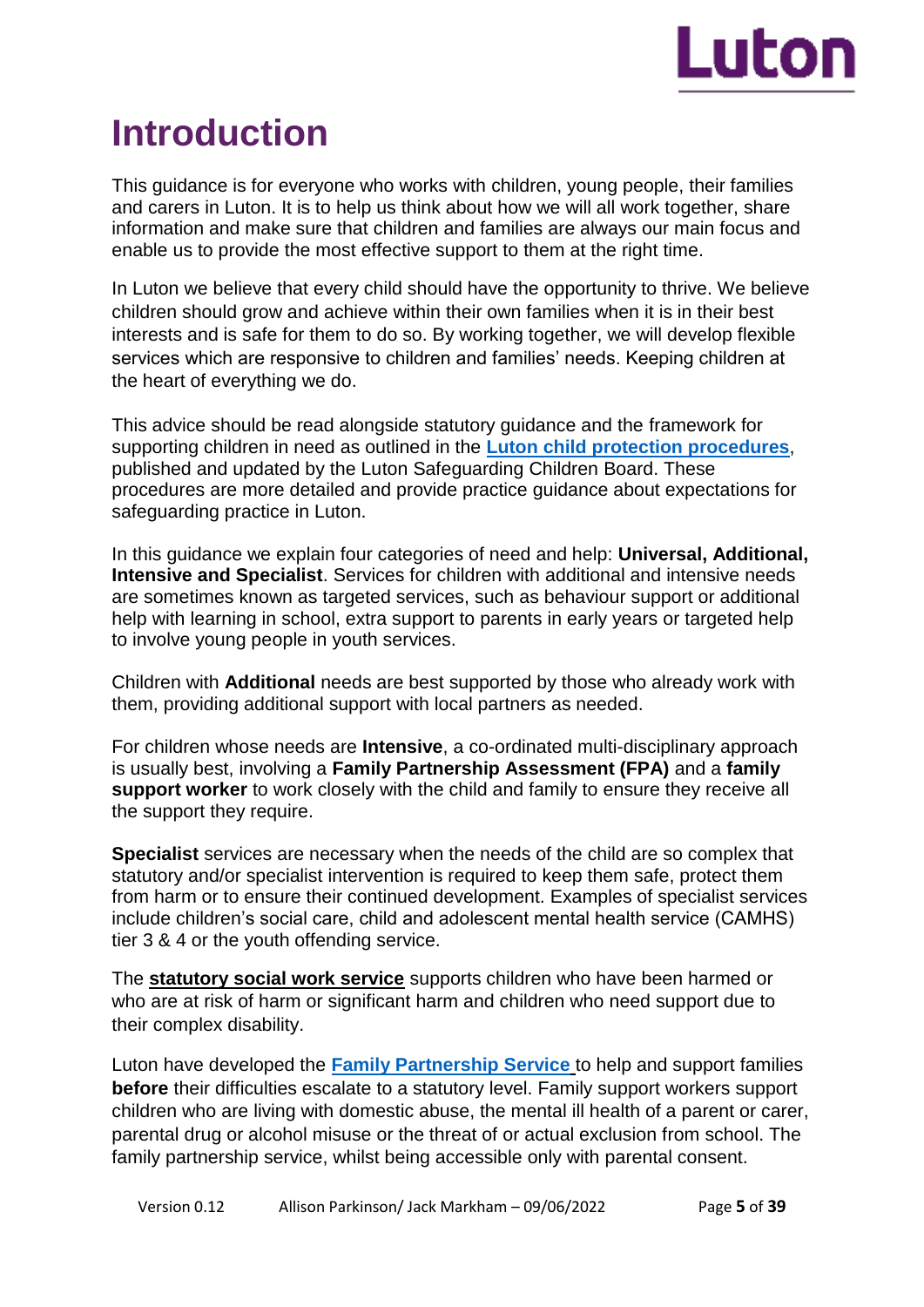

In this service, partners will work collaboratively with families to ensure that children receive the right help at the right time. Working together in this way ensures that agencies can appropriately share information and respond to needs quickly and efficiently.

### **By working together effectively with children with additional needs and by providing co-ordinated multi-disciplinary/agency support and services for those with intensive needs, we seek to prevent more children and young people requiring statutory interventions and specialist services.**

We recognise our activities must be based on a clear shared understanding of the types and levels of need, which different disciplines such as health, social care and inclusion support services are required to meet. Understanding the threshold for accessing different levels of services is crucial for working to meet the needs of children, their families and carers.

Schools and colleges are a crucial part of our safeguarding system in Luton. They are able to identify concerns early, provide help for children. All our schools and colleges have designated safeguarding leads who meet regularly to discuss local issues. Luton primary and secondary designated safeguarding officers meet regularly with senior social care and education leads to explore and resolve safeguarding issues.

### **In Luton we are committed to the following principles which inform the work with children, young people, their families and carers:**

- **Engage with families** by working alongside parents, children and young people and seeking their consent and agreement;
- **Work to families' strengths –** especially those of parents and carers and take the time to understand their needs fully. Parents tell us that they are motivated by having goals that reflect their family priorities;
- **Focus on preventing problems** before they occur and offer flexible responsive support when and where it is required;
- **Build the resilience** of parents, children, young people and communities to support each other;
- **Work together across the whole system** aligning our resources so we can best support families and do what needs to be done when it needs to be done;
- **Base all that we do on evidence** of both what is needed and of what works and be brave enough to stop things that are wrong;
- **Be clear and consistent about the outcomes** we expect, and judge what we do against them.

There are several factors that are essential to deliver effective early intervention: **An open, honest and transparent approach to supporting children and their families**

Parents are usually the best people to understand their child's needs; however, parenting can be challenging. Parents may need support when they request it, **asking for help should be seen as a sign of responsibility rather than parental failure**. Parents tell us that support works well when they are respected and listened to by practitioners.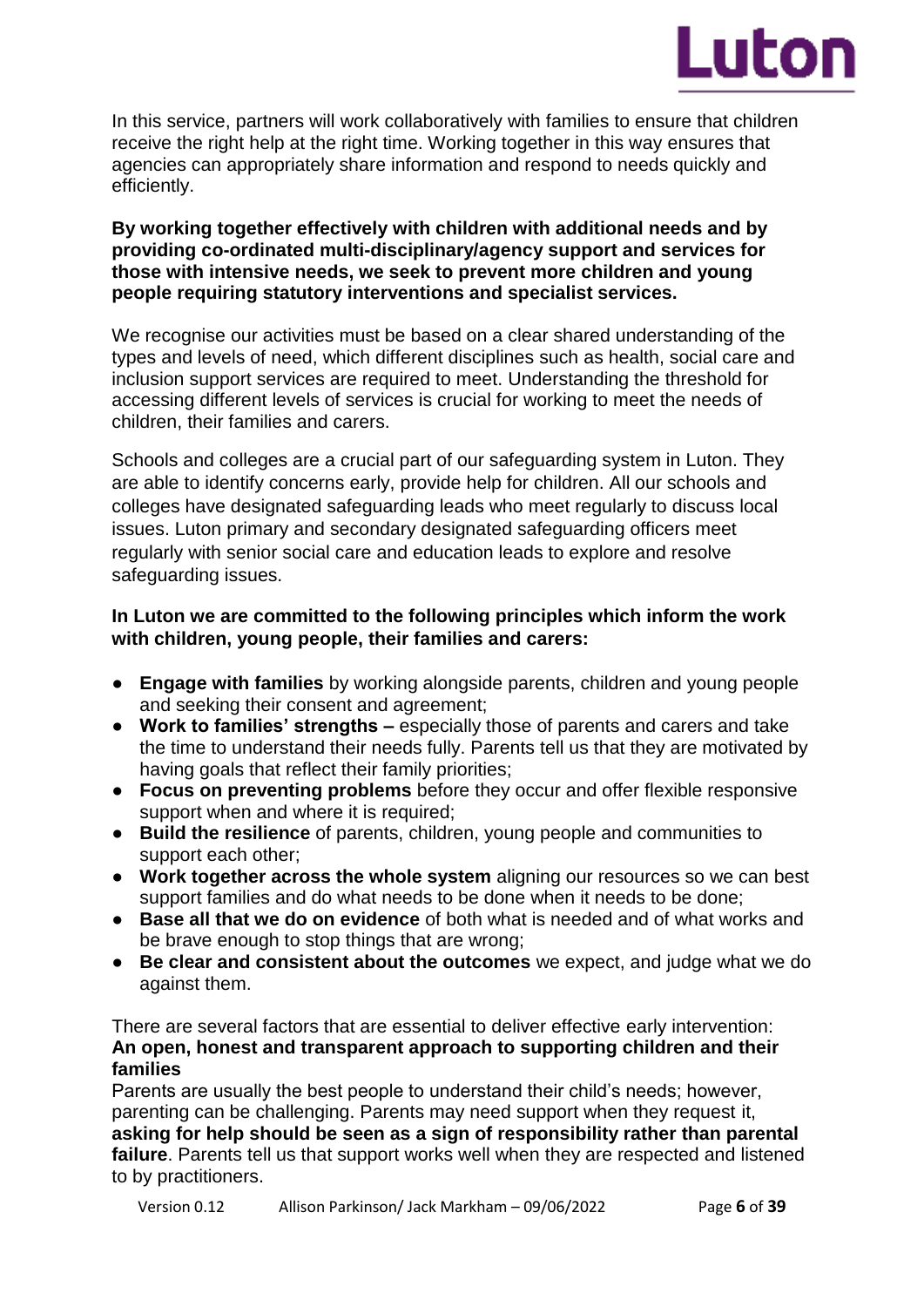

In the majority of cases, it should be the decision of the parents when to ask for help or advice but there are occasions when practitioners may need to engage parents actively to help them to prevent problems from becoming more serious. All practitioners should seek to work collaboratively with families, discuss any concerns with them and ensure that they are involved in decision making. It is important they acknowledge and respect the contribution of parents and other family members.

### **Earlier, solution-focused and evidence-based interventions**

Enabling children and their families to receive appropriate support in a timely way can lead to better outcomes for children and potentially prevent further escalation. We will all work with families when needed, to help them to identify the things they want to change and the support they need.

The most effective support is tailored to the families need and provided at the minimum level necessary to ensure the desirable outcomes are achieved, with as little disruption to family life as possible.

### **A multi-agency/disciplinary approach to assessment, support and intervention**

Safeguarding and promoting the welfare of children is the responsibility of everyone in Luton who works or has contact with children and their families.

The multi-agency/disciplinary approach ensures that children and families are understood, so that they receive the right support and practical help in a co-ordinated way, when they need it.

Partners and professionals who work with children and their families should, usually with parental consent, consult one another, share information and work together to ensure that the child and their family receive the most appropriate and effective support.

### **A confident workforce with a common core of knowledge and understanding about children's needs**

Appropriate, effective and timely support for children and families could not be achieved without the professional judgement and expertise that all practitioners working with children bring to their role.

We will support individuals and organisations in Luton to develop confident practitioners who can work in an open, non-judgemental way with families to enable them to make choices and changes.

Our aim is always to build resilience in children and their families. We want them to believe in and lead the changes to alleviate their difficulties for the remainder of their lives.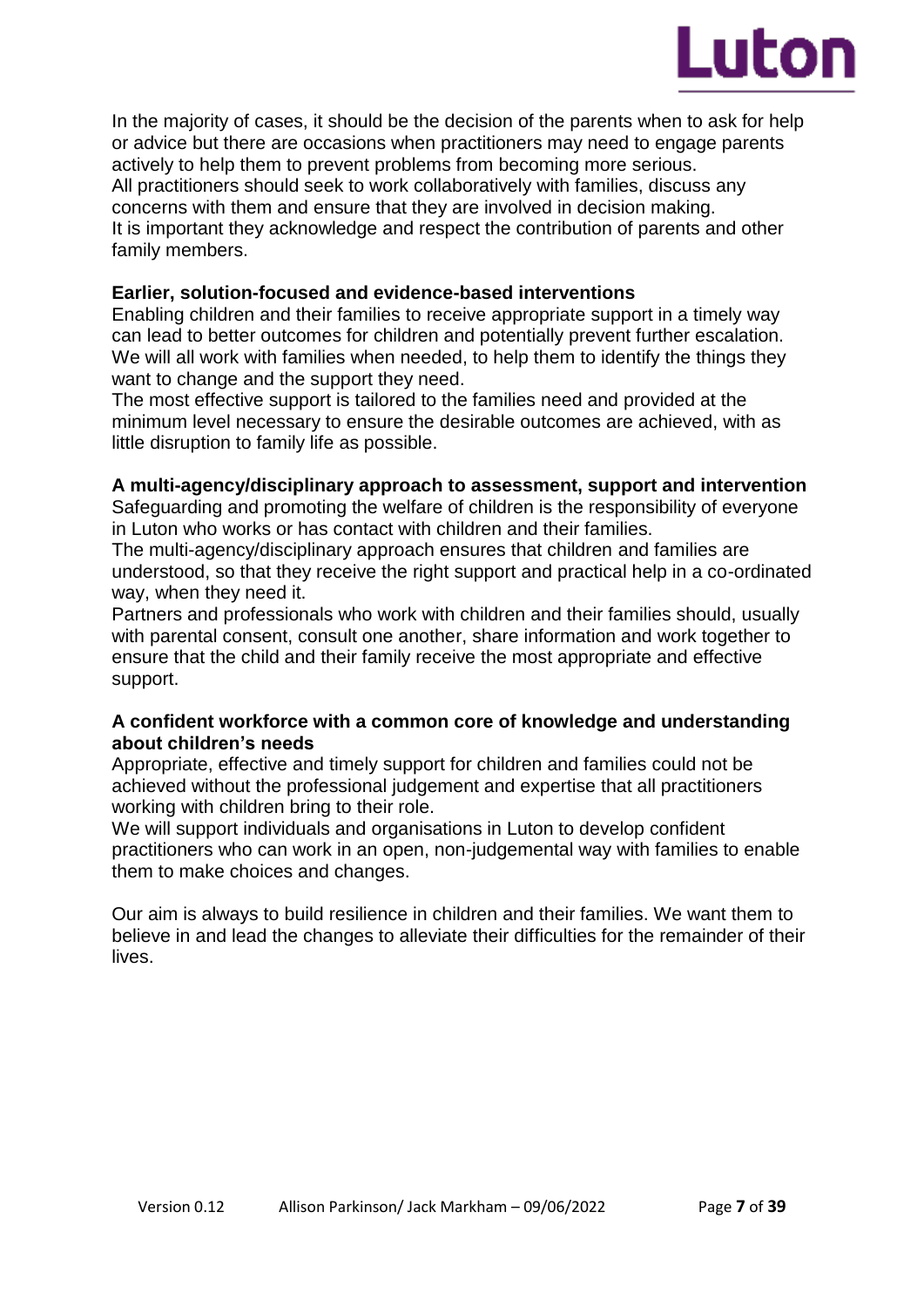

# **Understanding need, support and help**

The levels of need in later sections of the document are a means of developing a shared understanding about working locally with families. They also explain the approach we take in Luton across all our services and partnerships, to enable us to provide the most consistent and effective help. They should be read and understood by all practitioners and managers and should form part of the induction process for new staff in any local agency working with or associated with children, young people, families and carers. The levels of need illustrate how we will respond to the requirements of children and families across *Universal, Additional, Intensive and Specialist services*.

## **Multi Agency Guidance: Working in partnership to help**

All partners working with children, young people, their families and carers will offer support as soon as we are aware of any additional needs. We will always seek to work together to provide support to children, young people, their families and carers at the right time by the right service in accordance with their needs.

**As with all guidance and criteria relating to access for help and support for vulnerable people, the most important and complex task is the making of a professional judgement about next steps. This will always be informed by any known evidence, the views of children and their families and the impact that any risk and uncertainty is likely to have on their safety and wellbeing. The criteria in this document are neither exhaustive nor weighted. They should be used to guide professional discussions and not to support fixed and inflexible positions. Their core purpose is to help practitioners and managers make a next steps decision about whether and how a family and its associated network are able to protect and promote the welfare of a child or children**.

# ADDITIONAL **INTENSIVE**  $m<sub>1</sub>$ lf unsur

### **The Effective Support Windscreen**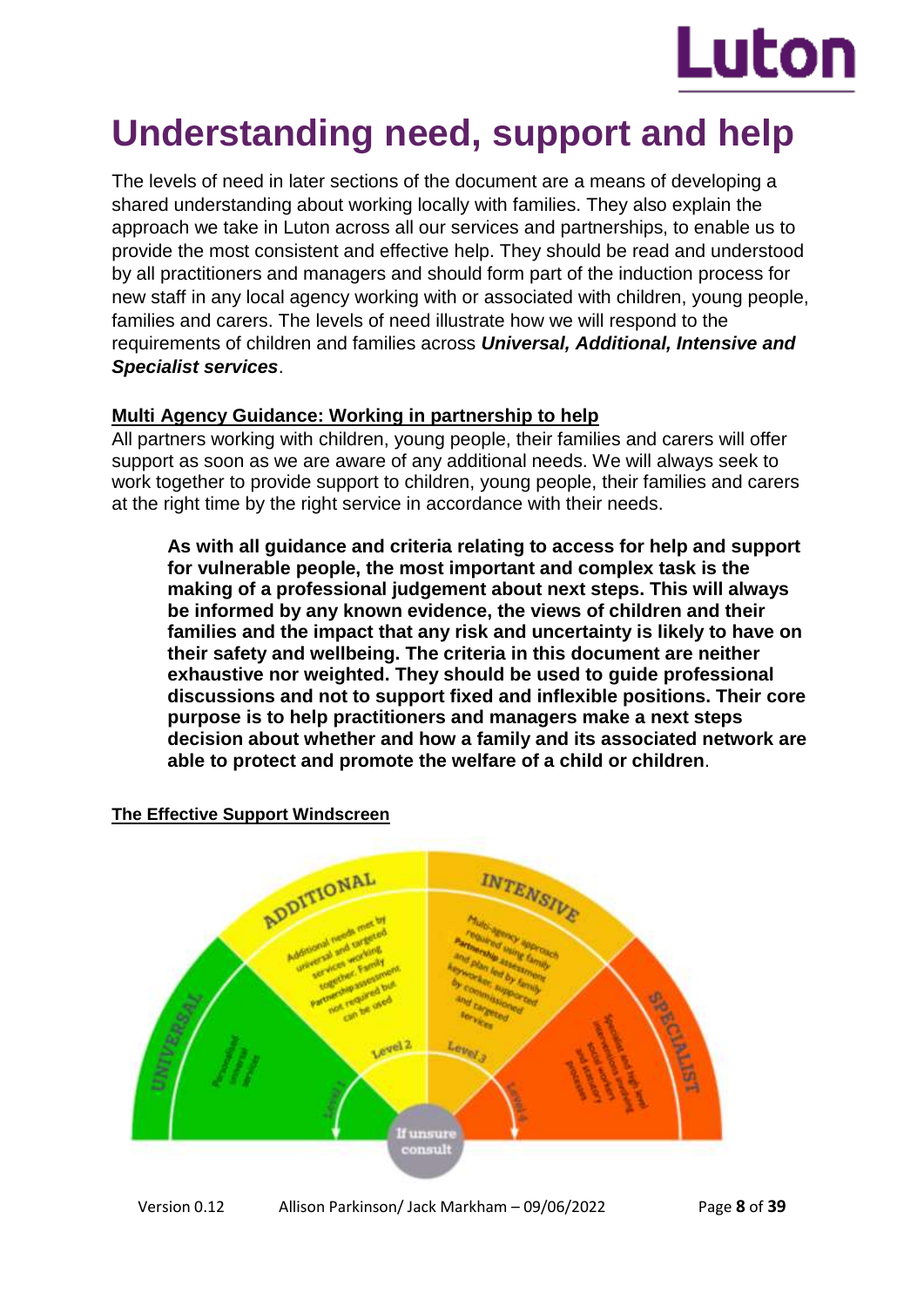

In Luton, professionals are seeking to work collaboratively and respectfully with the family (or with young people on their own where it is age appropriate) in order to support them to address their needs at the lowest possible level and at the earliest possible time.

Section 20 of this document sets out more detailed indicators of need as well as explaining how each level of service might respond. This guidance seeks to give clear advice to all professionals and the public on the levels of need and thresholds for different services and responses in Luton.

We recognise however that each child and family member is an individual, each family is unique in its make-up and reaching decisions about levels of need and the best intervention requires discussion, reflection and professional judgement.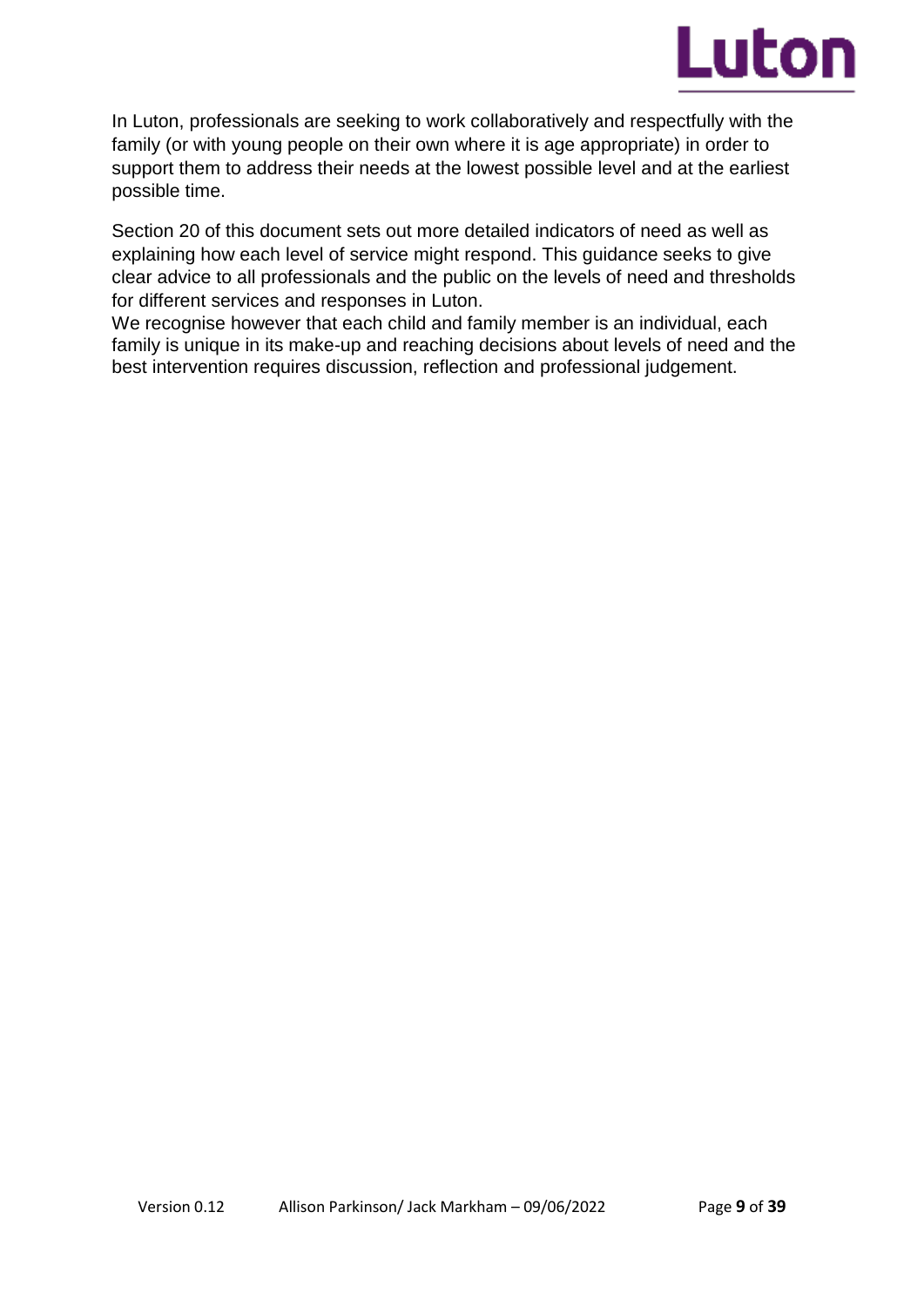

# **Our Practice**

In Luton we all believe that every child should have the opportunity to reach their full potential and that children are best supported to grow and achieve within their own families.

### **Luton's Practice Framework:**

- We will use **conversations** to build relationships with children and their families, we will actively listen to both their strengths and what they need help with. We will create the opportunity to have conversations with our professional networks to help us provide the right support at the right time.
- We will practice with respectful **curiosity** to help us understand the lived experience of children and young people who need our help. We will be curious about the families past experience. We will encourage curiosity across our professional network, helping us to build strong local relationships.
- We will practice with **courage**, not being afraid to fail and try new things supporting our children and families through change, modelling courageous conversations to challenge without blame. We will use courage to seek feedback on our practice and create a culture of safe challenge.
- Our practice will be **considerate,** respectful of diversity and difference, we will practice with care to ensure the best outcomes for our children and their families.
- Luton's practice framework will help practitioners to use conversations both improving and using their skills and knowledge. The practice framework will help us to use a common language, it will promote a clear, fair process that we can all understand and use.

By working together, we will develop flexible services which are responsive to children's and families' needs and provide the right level of intervention at the right time. This will support a shift of focus away from managing short-term crises and towards effective intervention and support for children and young people and their Families at an earlier stage.

We are committed to the following principles which inform the way we work with children and families:

- **Wherever possible all children's and families 'needs will be met by universal services.**
- **As soon as any professional is aware that a child has any additional needs he/she will talk to that child and their family and offer advice and support to meet that need.**
- **Families will be empowered to identify their own problems, needs and solutions. In most cases, outcomes for children will only be improved by supporting and assisting parents/carers to make changes.**
- **We will offer support and services to help families find their own sustainable solutions. Once improvement is made services will reduce or end so as not to create dependence.**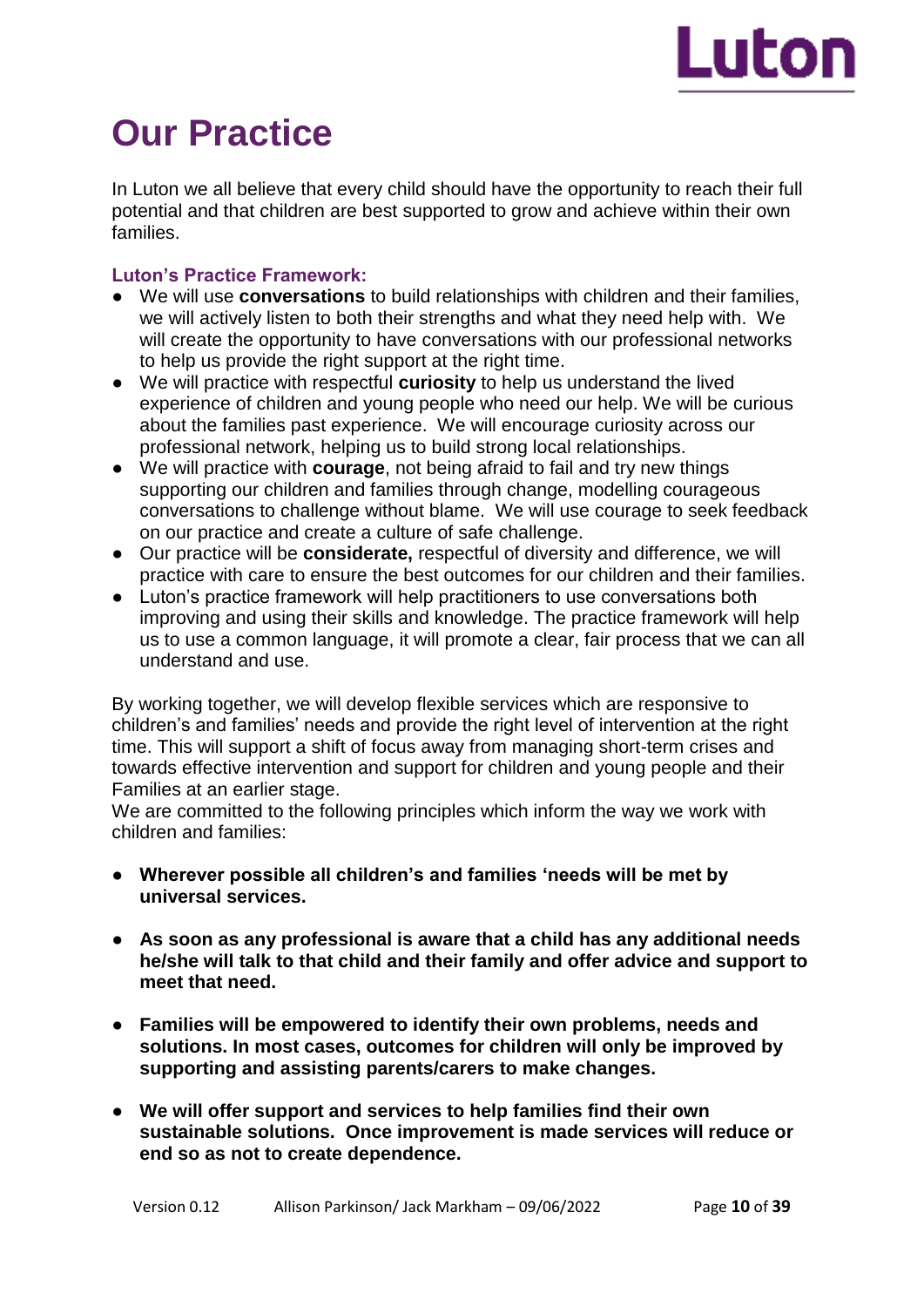

● **Our aim is always to build resilience in children and families and the capacity to overcome their own difficulties for the remainder of their lives.**

**'Luton CARES' is a corporate value to Luton Borough Council, we will work collaboratively across the partnership to benefit the needs of Children, Young People and families.** 

### **Advice and consultation**

A consultation can take place between professionals, either face to face, by telephone or through virtual means, for the purposes of gaining or providing information or for discussing collaboratively on something. This can ensure that the right response is given at the right time and that the best course of action is followed. The GDPR provides a number of bases for sharing personal information. It is not necessary to seek consent to share information for the purposes of safeguarding and promoting the welfare of a child provided that there is a lawful basis to process any personal information required. The legal bases that may be appropriate for sharing data in these circumstances could be 'legal obligation', or 'public task' which includes the performance of a task in the public interest or the exercise of official authority. Each of the lawful bases under GDPR has different requirements. It continues to be good practice to ensure transparency and to inform parent/ carers that you are sharing information for these purposes and seek to work cooperatively with them.

Principles of consultation

- Consultation should be open to all agencies who work with children, young people and their families
- Consultation should take place when there is a clear benefit to the child or young person and their family
- Consultation is an important part of helping agencies and practitioners to work together to achieve the best possible outcomes for children and young people
- Consultation is a two way process and demonstrates an acknowledgement of different but equally valid knowledge and expertise
- You should be able to explain to the family why you feel it would be helpful to consult with other agencies. Families should whenever possible be aware of and involved in consultations and informed of the outcomes and decisions taken as a result
- Information should be shared in the spirit of openness, transparency and honesty between practitioners, the child and their family. However it is important that you have due regard for the principles of confidentiality.
- Consultations may be recorded pending on the significance of concerns raised to ensure clarity and to enable you to evidence any decisions that have been made.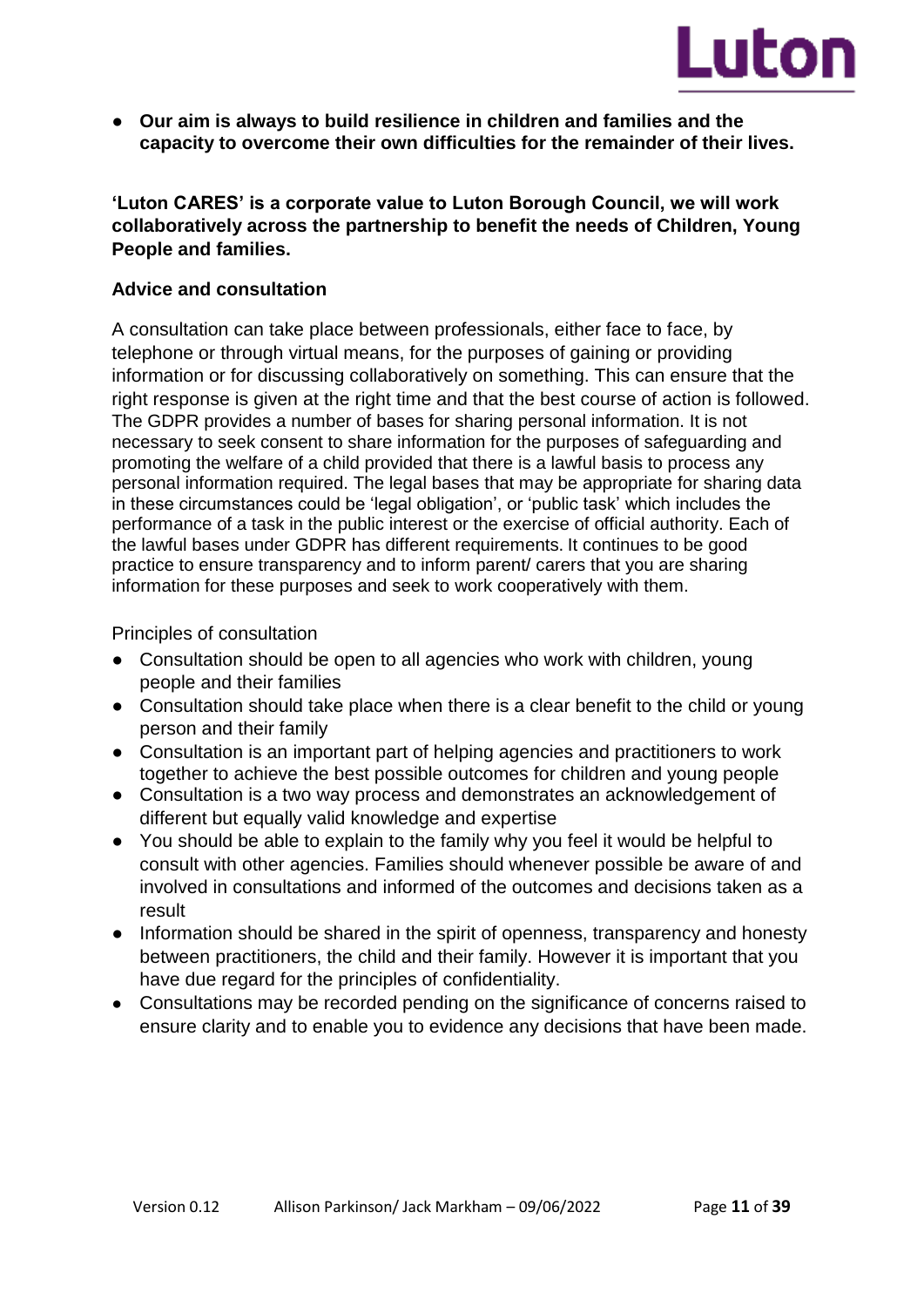

# **Seven Principles of Information Sharing**

### **Necessary and proportionate**

When taking decisions about what information to share, practitioners should consider how much information to release. Not sharing more data than is necessary to be of use is a key element of the GDPR and Data Protection Act 2018. Information must be proportionate to the need and level of risk.

### **Relevant**

Only information that is relevant to the purposes should be shared with those who need it. This allows others to do their job effectively and make informed decisions.

### **Adequate**

Information should be adequate for its purpose. Information should be of the right quality to ensure that it can be understood and relied upon.

### **Accurate**

Information should be accurate and up to date and should clearly distinguish between fact and opinion. If the information is historical then this should be explained.

### **Timely**

Information should be shared in a timely fashion to reduce the risk of missed opportunities to offer support and protection to a child. Timeliness is key in emergency situations and it may not be appropriate to seek agreement for information sharing if it could cause delays and therefore place a child or young person at increased risk of harm. Practitioners should ensure that sufficient information is shared, as well as consider the urgency with which to share it.

### **Secure**

Wherever possible, information should be shared in an appropriate, secure way. Practitioners must always follow their organisation's policy on security for handling personal information.

### **Recorded**

Information sharing decisions should be recorded, whether or not the decision is taken to share. If the decision is to share, reasons should be cited including what information has been shared and with whom, in line with organisational procedures. If the decision is not to share, it is good practice to record the reasons for this decision and discuss them with the requester.

For more information on Information Sharing please refer to [Information Sharing](https://www.gov.uk/government/publications/safeguarding-practitioners-information-sharing-advice)  [Advice for Practitioners.](https://www.gov.uk/government/publications/safeguarding-practitioners-information-sharing-advice)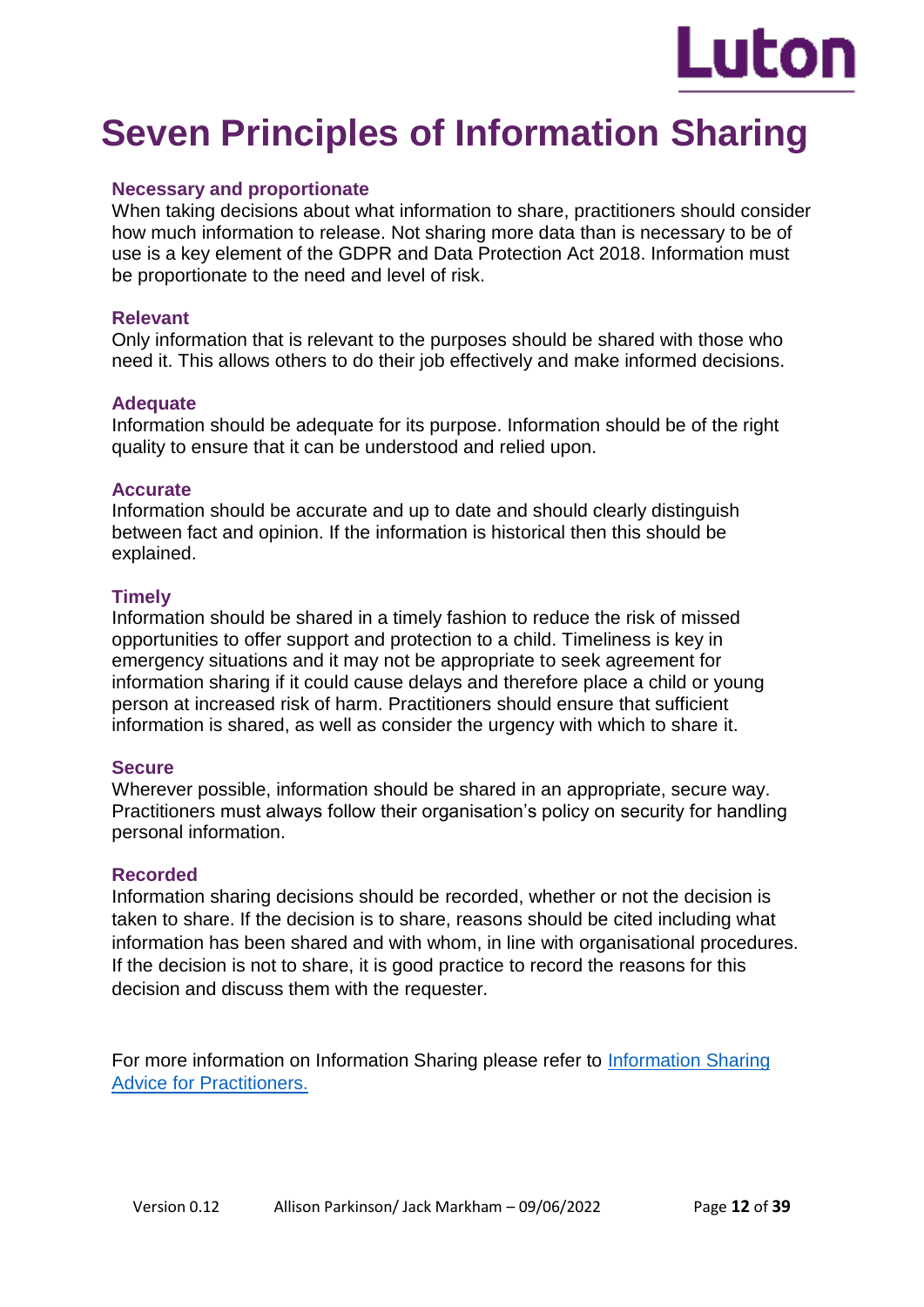

# **Categories of need and help**

| Category and Referral<br>Routes                                                                                                                                                                                                                                                                                                                                                                                                                                      | <b>Needs</b>                                                                                                                                                                                                                                                                                                                | Services (examples)                                                                                                                                                                                                                                                                                                                                                                                                                                                                                                                                   | Outcome                                                                                               |
|----------------------------------------------------------------------------------------------------------------------------------------------------------------------------------------------------------------------------------------------------------------------------------------------------------------------------------------------------------------------------------------------------------------------------------------------------------------------|-----------------------------------------------------------------------------------------------------------------------------------------------------------------------------------------------------------------------------------------------------------------------------------------------------------------------------|-------------------------------------------------------------------------------------------------------------------------------------------------------------------------------------------------------------------------------------------------------------------------------------------------------------------------------------------------------------------------------------------------------------------------------------------------------------------------------------------------------------------------------------------------------|-------------------------------------------------------------------------------------------------------|
| <b>Universal</b><br>Open access to<br>provision                                                                                                                                                                                                                                                                                                                                                                                                                      | All children and<br>families who live in the<br>area have core needs<br>such as parenting,<br>health and education                                                                                                                                                                                                          | Early years, education,<br>primary health care,<br>maternity services,<br>housing, community<br>health care, youth<br>centres and leisure<br>services. Children are<br>supported by their<br>family and in universal<br>services to meet all of<br>their needs                                                                                                                                                                                                                                                                                        | Children and young<br>people make good<br>progress in most areas<br>of development                    |
| <b>Additional</b><br>Two or three services<br>work together to meet<br>child and family needs,<br>co-ordinated by a<br>service and/or people<br>who know the<br>child/family best<br>It may be helpful for<br>these professionals to<br>work out a plan with a<br>review timeline to<br>make sure that the<br>help on offer is making<br>a difference. This<br>would be a plan<br>established and<br>managed by the<br>leading agency and<br>not the local authority | Children and families<br>with additional needs<br>who would benefit<br>from or who require<br>extra help to improve<br>education, parenting<br>and/or behaviour, or to<br>meet specific health or<br>emotional needs or to<br>improve their material<br>situation                                                           | Parenting support<br>School holiday and<br>short breaks provision<br>for disabled children<br>Extra health support<br>for family members;<br>behavioural support<br>Housing support<br>Additional learning<br>support<br>CAMHS tier 2 support<br>to schools<br>SEN support and help<br>to find education and<br>employment<br>Speech and language<br>therapy<br>Targeted youth work<br>Services provided on a<br>voluntary basis to<br>families (these may be<br>offered by volunteers<br>and/or commissioned<br>through a voluntary<br>organisation) | The life chances of<br>children and families<br>will be improved by<br>offering additional<br>support |
| <b>Intensive</b><br><b>Access requires a</b><br>referral form<br>A family partnership<br>assessment and plan<br>with an allocated<br>family key worker to<br>lead the shared<br>professional approach<br>Support from the<br>special educational<br>needs and disability<br>service                                                                                                                                                                                  | Vulnerable children<br>and their families with<br>multiple needs or<br>whose needs are more<br>complex, such as<br>children and families<br>who:<br>have a disability<br>resulting in<br>complex needs<br>exhibit anti-social<br>$\bullet$<br>or challenging<br>behaviour,<br>including the<br>expression of<br>radicalised | Due to the complexity<br>of needs, especially<br>around behaviour and<br>parenting, a shared<br>professional and co-<br>ordinated plan is<br>developed with the<br>family.<br>The assessment and<br>plan is led by a family<br>support worker and<br>the service is provided<br>ONLY with the<br>consent of the<br>parents/carers<br>A wide range of<br>services might be                                                                                                                                                                             | Life chances will be<br>significantly impaired<br>without co-ordinated<br>multi-agency support        |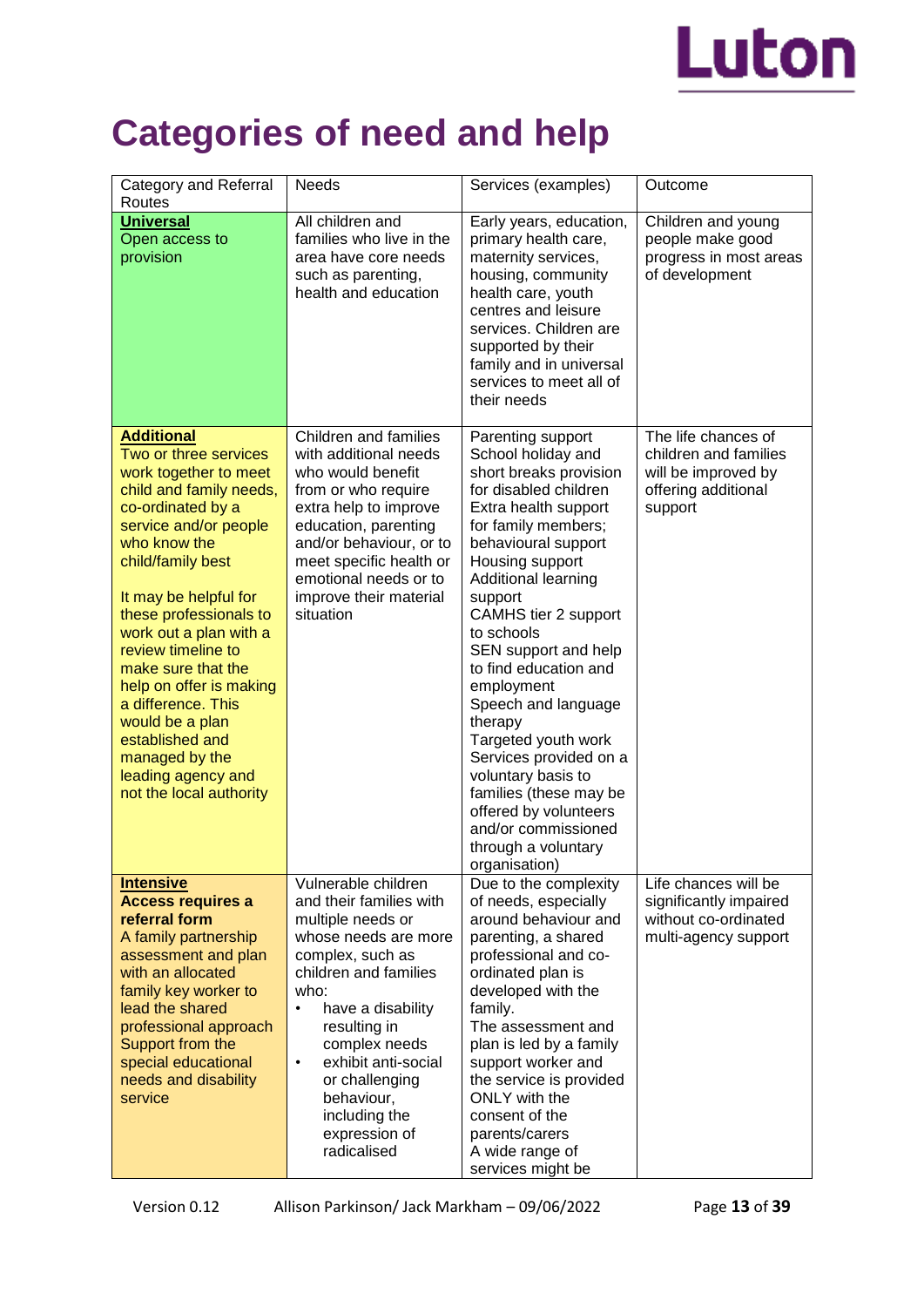

| Category and Referral<br>Routes                                                                                                                                                                                                                                                                                                                                                                                                 | <b>Needs</b>                                                                                                                                                                                                                                                                                                                                                                                                                                                                                                                                                                                                                                                                  | Services (examples)                                                                                                                                                                                                                                                                                                                                                                                                                                                                                     | Outcome                                                                                                                                                                                                                                      |
|---------------------------------------------------------------------------------------------------------------------------------------------------------------------------------------------------------------------------------------------------------------------------------------------------------------------------------------------------------------------------------------------------------------------------------|-------------------------------------------------------------------------------------------------------------------------------------------------------------------------------------------------------------------------------------------------------------------------------------------------------------------------------------------------------------------------------------------------------------------------------------------------------------------------------------------------------------------------------------------------------------------------------------------------------------------------------------------------------------------------------|---------------------------------------------------------------------------------------------------------------------------------------------------------------------------------------------------------------------------------------------------------------------------------------------------------------------------------------------------------------------------------------------------------------------------------------------------------------------------------------------------------|----------------------------------------------------------------------------------------------------------------------------------------------------------------------------------------------------------------------------------------------|
|                                                                                                                                                                                                                                                                                                                                                                                                                                 | thoughts or<br>intentions.<br>suffer some<br>$\bullet$<br>neglect or poor<br>family<br>relationships<br>have poor<br>$\bullet$<br>engagement with<br>key services such<br>as school and<br>health<br>are not in<br>$\bullet$<br>education or work<br>long-term                                                                                                                                                                                                                                                                                                                                                                                                                | involved in meeting<br>the family's needs,<br>e.g. CAMHS tier 3,<br>adult mental health or<br>drug/alcohol team<br>Families needing<br>substantial support to<br>care for a disabled<br>child, usually with the<br>help of a social worker<br>from the children with<br>disability service                                                                                                                                                                                                              |                                                                                                                                                                                                                                              |
| <b>Specialist</b><br><b>Access requires a</b><br>referral form<br>Children's social care<br><b>Child protection</b><br>Children in need<br>Children with complex<br>disability<br><b>Youth treatment</b><br>orders/custody<br><b>Tier 4 CAMHS</b><br>Hospital or hospice in-<br>patient<br><b>Children Looked After</b><br>Duty to Accommodate<br>Section 20 (CA 1989)<br><b>Care and Supervision</b><br><b>Order (CA 1989)</b> | Children and young<br>people who have<br>suffered or are likely to<br>suffer significant harm<br>as a result of abuse or<br>neglect. This will<br>include children at<br>high risk of sexual and<br>criminal exploitation<br>and also those at high<br>risk of female genital<br>mutilation (FGM)<br>Children with<br>significant impairment<br>of function/learning<br>and/or life limiting<br>illness<br>Children whose<br>parents and wider<br>family are unable to<br>care for them<br>Families involved in<br>crime/misuse of drugs<br>at a significant level<br>Families with<br>significant mental or<br>physical health needs<br>Those at risk of forced<br>marriage. | Children's social care,<br>youth offending<br>service<br>Criminal justice<br>system, tier 3 and 4<br><b>CAMHS</b><br>In-patient and<br>continuing health care<br>Fostering and<br>residential care<br>Health care for<br>children with life<br>limiting illness<br>Services for children<br>with profound and<br>enduring disability<br>Referrals have to be<br>made to services with<br>the power to<br>undertake statutory<br>non-voluntary<br>intervention and<br>services with specialist<br>skills | Children and /or family<br>members are likely to<br>suffer significant harm/<br>removal from home/<br>serious and lasting<br>impairment without the<br>intervention of<br>specialist services,<br>very often using their<br>statutory powers |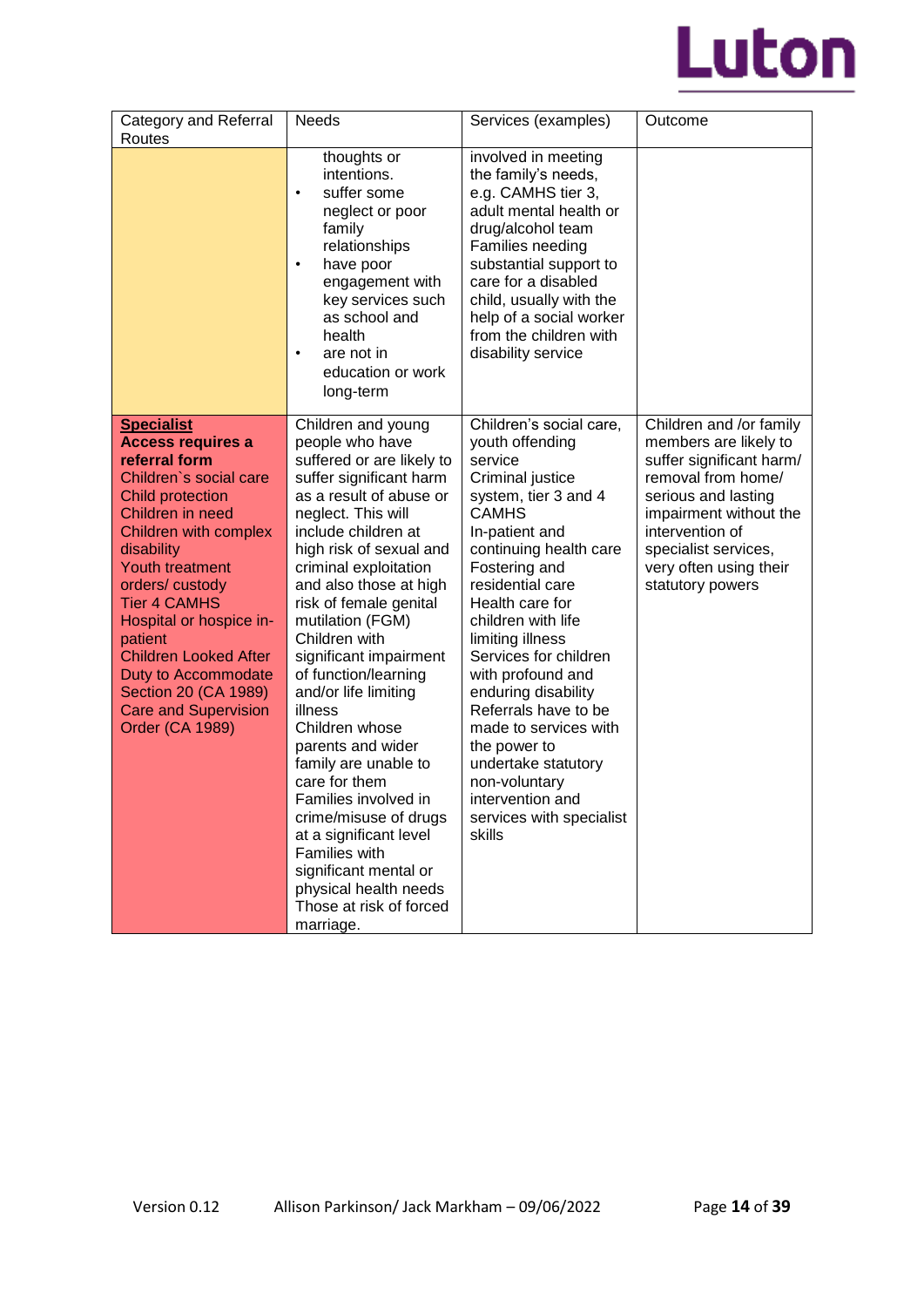# Luton

# .**Access to services**

# **Additional**

Practitioners are expected to work together to meet the child or young person`s additional needs and they may need to engage with other services to do so.

Practitioners should access services working with families under the category of Additional using their own service specific form/letter.

The Luton referral form has been developed for use when professionals think that a child and/or family need intensive or specialist help. The referral should have the consent section completed which parents should sign to give consent to the referral and to information sharing.

We should also ask young people who demonstrate Fraser competency especially those aged over 15, to give their consent. Fraser competence is a term used to describe a child under 16 who is considered to be of sufficient age and understanding to be competent to receive contraceptive advice without parental consent or knowledge. It is a narrower definition than the Gillick competence which often refers to children being capable of giving consent to other matters requiring their decision.

The Family Partnership Assessment is led by a family support worker from the Family Partnership service (FPS) and is used to discuss and record the family's views, their needs, strengths and the goals that they identify, leading to the production of a plan to support them.

Where the difficulties or needs are more complex, practitioners should consider making a referral with the family, for the Luton FPS.

Multi-agency safeguarding hub (MASH)

The MASH is a multi-agency professional team, based at Town Hall Extension, which has capacity to share information and to use that information appropriately to consider the risk of harm to children, young people and families. Children's social care, the police, health, probation, housing, education, and a youth offending officer are co-located as part of a multi-professional team to ensure that the best possible analysis is made following a referral to maximise the opportunities locally to make the right response. The level of information sharing by MASH professionals is proportionate to the level of risk/uncertainty/harm that is suspected or known.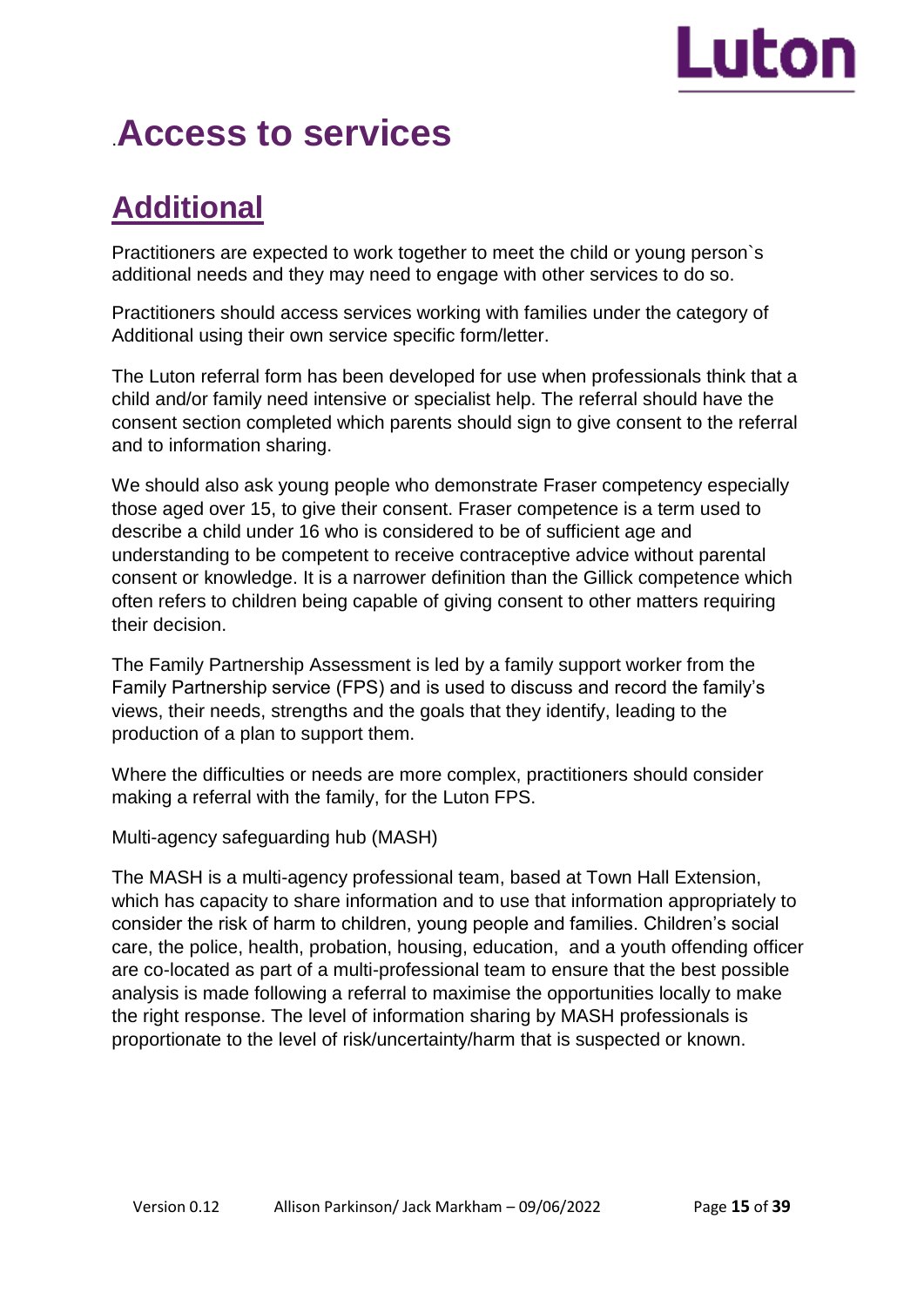

# **Intensive**

Prior to requesting services at **Intensive** level, practitioners should consider whether they can work together to meet the **Additional** needs of the child and their family. Where practitioners identify that a child and their family would benefit from a more intensive multi-disciplinary response than they can provide, they should discuss this with the family and **[complete the Luton referral form](https://m.luton.gov.uk/Page/Show/Health_and_social_care/safeguarding/safeguarding_children/Pages/default.aspx?redirectToMobile=True)**. The referral should be sent to the MASH, who will record on the database and pass to the local **[Family](https://m.luton.gov.uk/Page/Show/Health_and_social_care/children_and_family_services/Pages/luton-family-partnership-service.aspx)  [Partnership Service](https://m.luton.gov.uk/Page/Show/Health_and_social_care/children_and_family_services/Pages/luton-family-partnership-service.aspx)** or other appropriate services.

### **Email: MASH@Luton.gov.uk**

### **Telephone: 01582 547653**

**A Family Partnership Assessment (FPA)** will be undertaken with the family when there are concerns and/or issues within a family that have not been resolved by additional support from universal services or by referral to another agency.

The **assessment** is used when a shared and co-ordinated professional response and a more intensive engagement with the family is needed. The **Family Partnership Service** (FPS) will use the **assessment**, or build on an existing **assessment** as a means of identifying and recording their needs and the needs of each family member.

**The Family Partnership Assessment** is designed to maximise engagement with families who must consent to have help at this level. The assessment assists families to identify their own strengths and solutions, supporting them to tell their own stories in their own words and being central to planning, implementing and sustaining the changes they need to make.

Once the **Family Partnership Assessment** is complete, a family partnership plan is developed with the family with clear goals, actions, timescales and review dates. The family keyworker will work with the family and relevant partners to implement and review the plan.

The completed **Family Partnership Assessment** remains the responsibility of the FPS to retain, update and provide copies and access to the family and key partners. The **assessment and plan** should be entered on the early help database administered by the **FPS. A copy of the completed assessment and plan must always be given to all family members involved, including children and young people, age and understanding permitting**.

**Family Partnership service** will work with families and throughout the work a review will take place to review the changes and progress to date, and identify further support if required.

## **The service supports families with the following difficulties:**

● Families affected by domestic abuse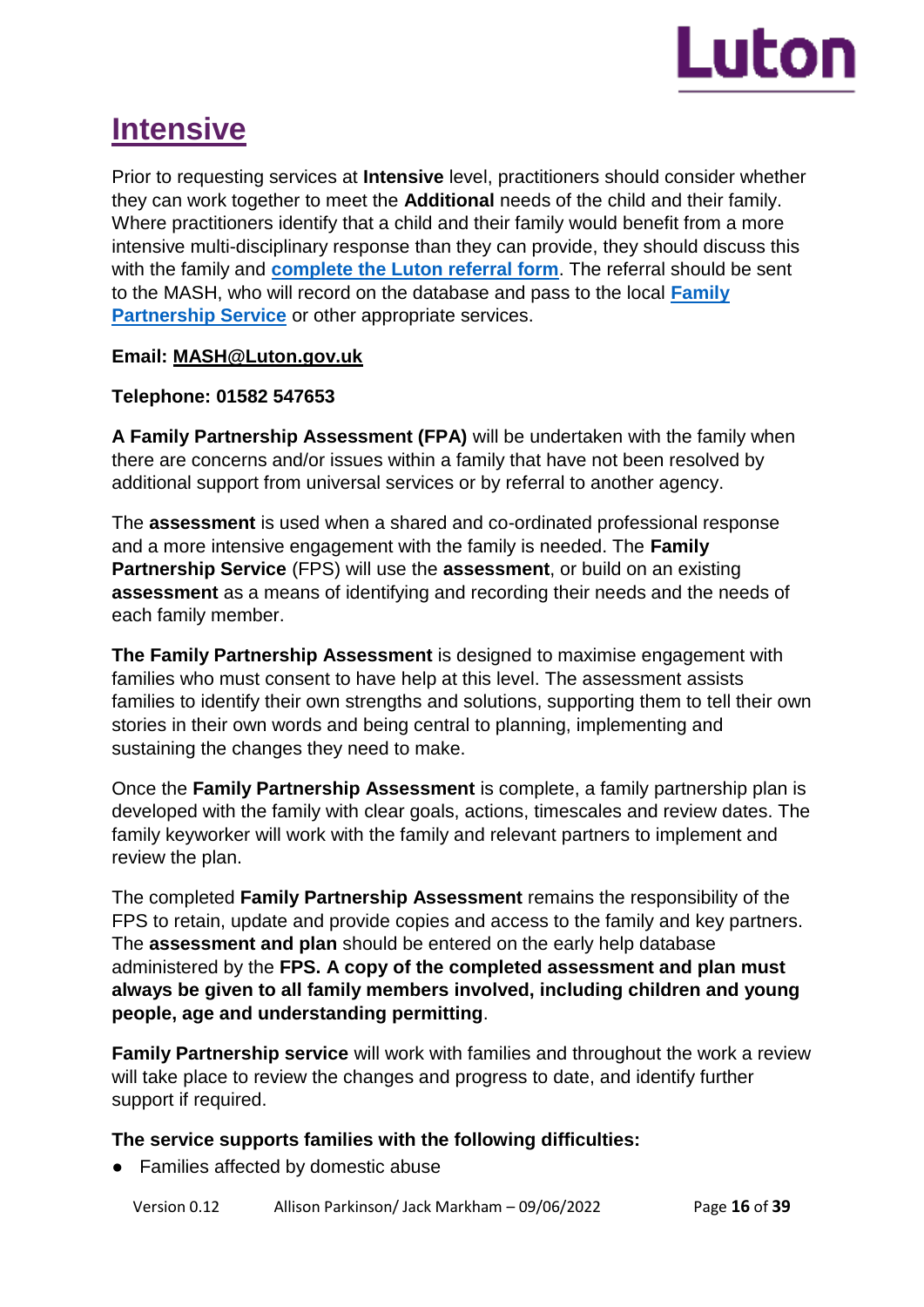

- Families living with drug and alcohol misuse
- Families where children have previously been in need and in receipt of a more specialist service
- Families with one or more member (including children) of the household with (tier 2) mental health needs
- Families where a child or children are at risk of or have already been excluded from school
- Families where there is low level neglect and/or a parent with a learning need.

The team includes professionals with a range of different backgrounds who will provide the family with support worker. Experienced workers lead the teams and the Head of Service is also a qualified and highly experienced social work manager. The early help system in Luton, holds a database of all the **Family Partnership Assessments that are undertaken** in Luton.

### **The MASH functions as the entry point into the FPS where there are experienced practitioners who will screen the referral to ensure that the appropriate level of information is provided to enable the FPS to engage quickly and effectively**.

**The FPS is offered** to families on a voluntary and consensual basis where children and young people are unlikely to suffer significant harm. It is a strengths-based and solution-identifying service.

The thresholds between Family Partnership help at this level (intensive) and formal social work support (specialist) are critically important to review regularly. The FPS Hub Managers and Head of Service will provide oversight and supervision to all cases with this level of need. This is the means by which we review and consider the safety of local arrangements. An audit framework is also in place to provide additional reassurance and the head of service (strategic safeguarding, quality assurance, practice improvement and principal social worker) and the service director for operational services will review regular audits on the application of this threshold and the effectiveness of early support to families.

The weekly case transfer panel is the enabler for children and families to access more or less intensive support. There is a clear process in place for this to happen and if there are concerns that a child is at risk of harm or significant harm or has been harmed, the team manager will work immediately and closely with the service manager to arrange for an immediate strategy meeting. At that stage, depending on the presenting risk or uncertainty for the child, a children and families assessment or child protection (section 47) enquiry will commence with timescales agreed by managers commensurate with the presenting danger.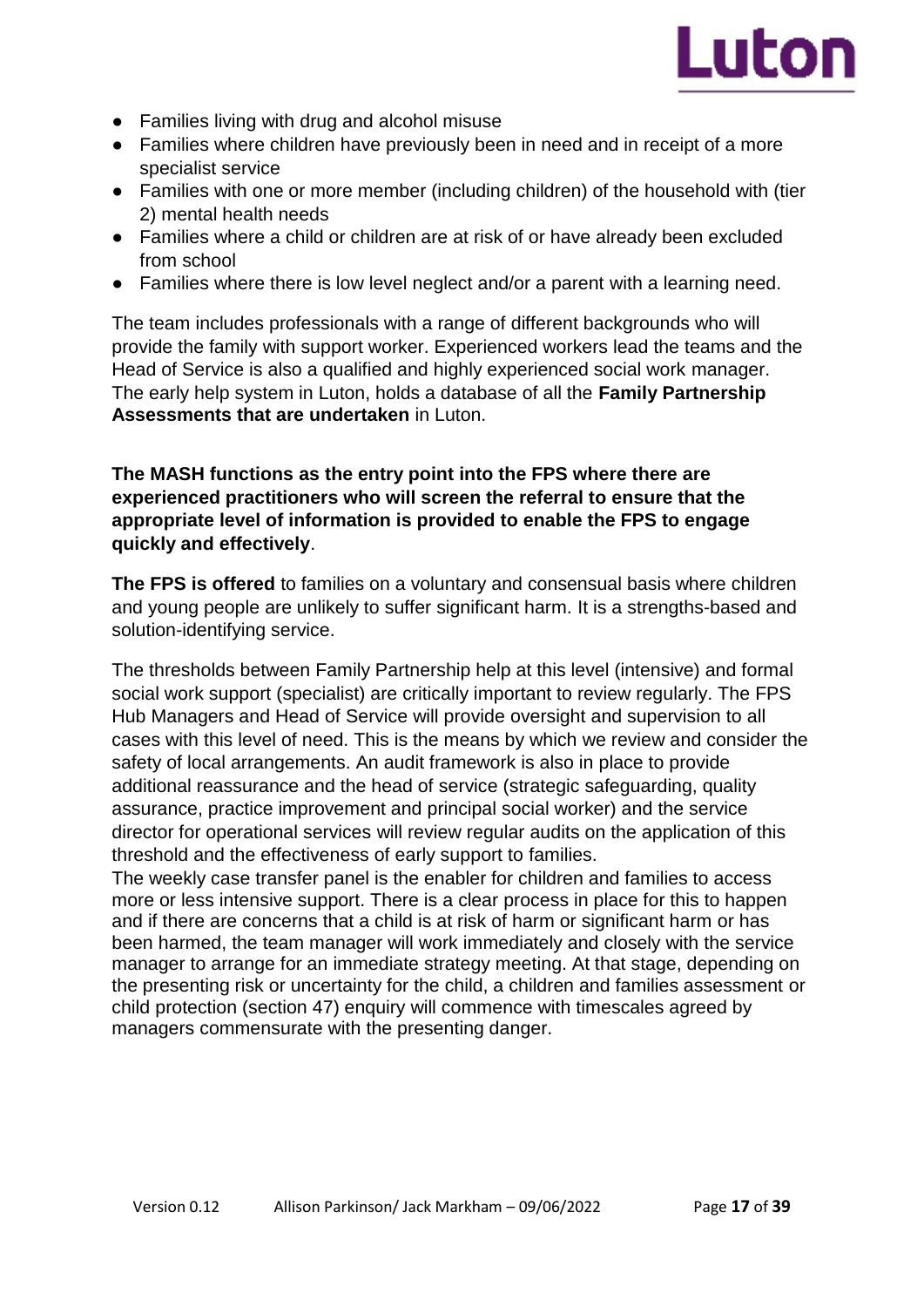

# **Specialist**

If a professional is concerned that a child is, or may be, suffering significant harm. In such cases, the professional should make a referral to Luton MASH, based at Town Hall Extension.

# **Telephone: 01582 547653**

# **Email: MASH@Luton.gov.uk**

Where there is doubt about the most appropriate response, anyone concerned about the welfare of a child should consult with their own manager and/or designated member of staff and, where they remain unsure, contact the MASH and ask for a **consultation with a MASH social worker**.

New referrals (including cases that are no longer open) should be made using **[the](https://m.luton.gov.uk/Page/Show/Health_and_social_care/safeguarding/safeguarding_children/Pages/default.aspx?redirectToMobile=True)  [Luton referral form.](https://m.luton.gov.uk/Page/Show/Health_and_social_care/safeguarding/safeguarding_children/Pages/default.aspx?redirectToMobile=True)**

Unless there is immediate risk of significant harm, the family should be consulted by the referrer and informed of the referral unless in so doing, the risk of harm or actual harm to a child would increase. The referrer can always ask to discuss their concerns with a qualified social worker in the MASH if they are uncertain and before they make a referral on the above telephone number.

Children's social care (CSC) has a responsibility to **children in need** under **section 17** of the Children Act 1989 Act. These are children whose development would be significantly impaired if services were not provided. This includes children who have a long lasting and substantial disability which limits their ability to carry out the tasks of daily living.

CSC engagement with children in need is on a voluntary basis. Parents, or young people who are, [Gillick competent](https://learning.nspcc.org.uk/child-protection-system/gillick-competence-fraser-guidelines) can refuse some or all such offers of assistance. Often families prefer a lower level of support such as that offered through their school or health centre because this is less stigmatising or intrusive. The Family Partnership Assessments can be a useful way of engaging children in need and their families on a voluntary basis and many difficulties can be resolved this way. For children in need, referral to CSC is appropriate when more **substantial interventions are needed: where a child's development is being significantly impaired because of the impact of complex parental mental ill health or learning disability or substance misuse, or very challenging behaviour in the home**. A social care referral is also appropriate where parents need practical support and respite at home because of a disabled child's complex care needs. In these situations, CSC will work with families on a voluntary basis, often in partnership with other professionals, to improve the welfare of the children and to prevent difficulties escalating to a point when statutory child protection intervention is needed.

The second area of CSC responsibility is **child protection** – that is where CSC must make enquiries under section 47 of the Children Act 1989 to determine whether **a child is suffering or is likely to suffer significant harm**. The Children Act 1989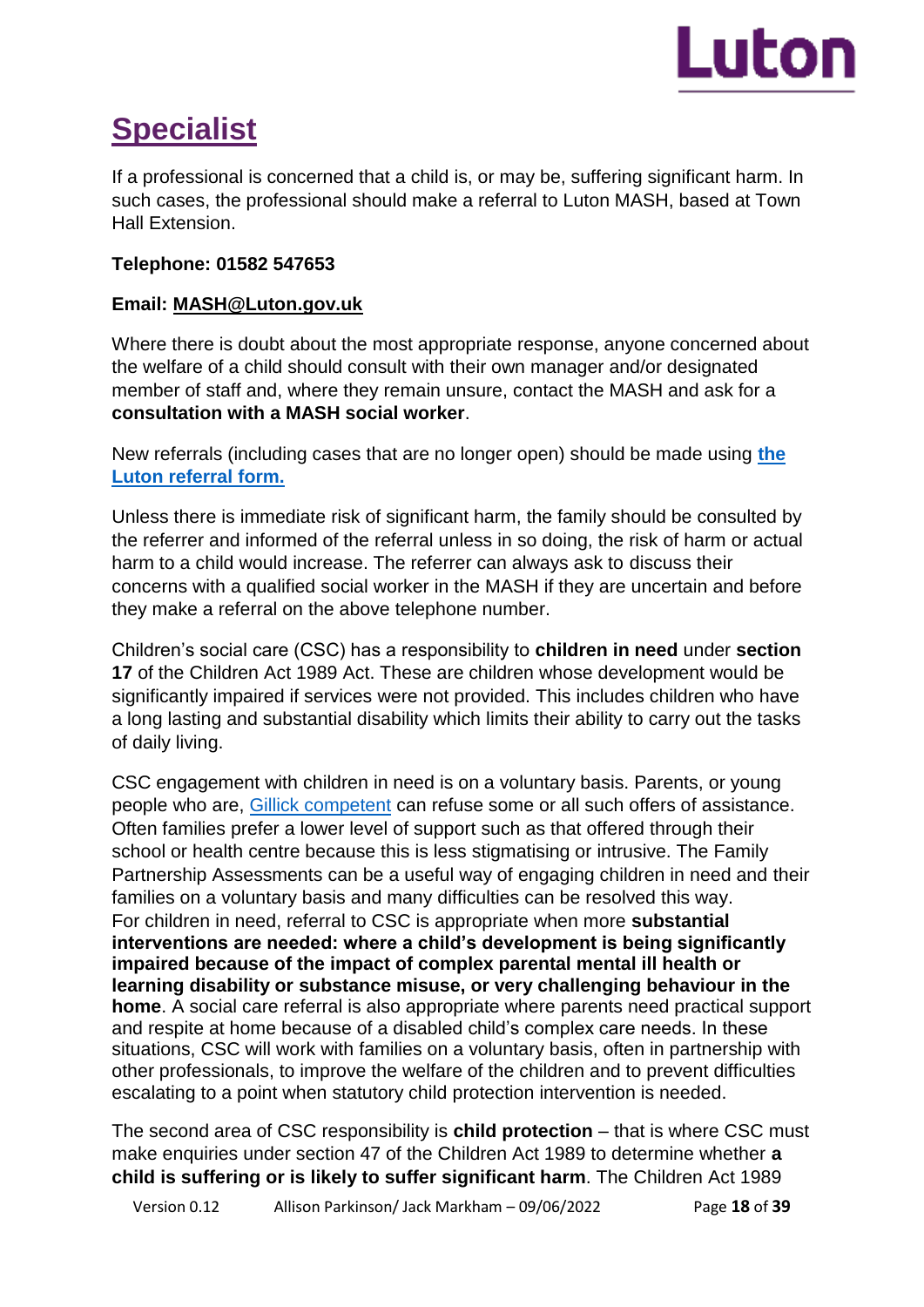

introduced the concept of significant harm as the threshold that justifies compulsory intervention in family life in the best interests of children.

There are no absolute criteria on which to rely when judging what constitutes **significant harm**. Consideration of the severity of ill-treatment may include the degree and the extent of physical harm, the duration and frequency of abuse and neglect, and the severity of the emotional and physical impact on the child. **It is important to consider age and context – babies and young children are particularly vulnerable and parental factors such as history of significant domestic abuse, substance misuse or mental ill-health will always be significant in influencing the professional judgements that need to be made**.

Significant harm could occur where there is a single event, such as a violent assault or sexual abuse. More often, significant harm is identified when there have been a number of events which have compromised the child's physical and psychological wellbeing; for example, a child whose health and development is severely impaired through neglect.

# **Professionals in all agencies have a responsibility to refer a child to children's social care when it is believed or suspected that the child:**

- Has suffered significant harm child protection
- Is likely to suffer significant harm child protection

• Has significant developmental or disability needs which are likely only to be met through provision of CSC family support and disability services (with agreement of the child's parent) – children in need.

Additional information or concerns on open cases should be made to the allocated social worker (or in their absence the manager or the duty social worker). If you are unsure who the social worker or team is, you can contact the MASH to find out or to pass on the information.

When CSC undertakes a section 47 child protection enquiry, the **[Luton child](https://bedfordscb.proceduresonline.com/p_bedford_cp_conf.html?zoom_highlight=Luton+child+protection+procedures)  [protection procedures](https://bedfordscb.proceduresonline.com/p_bedford_cp_conf.html?zoom_highlight=Luton+child+protection+procedures)** are followed.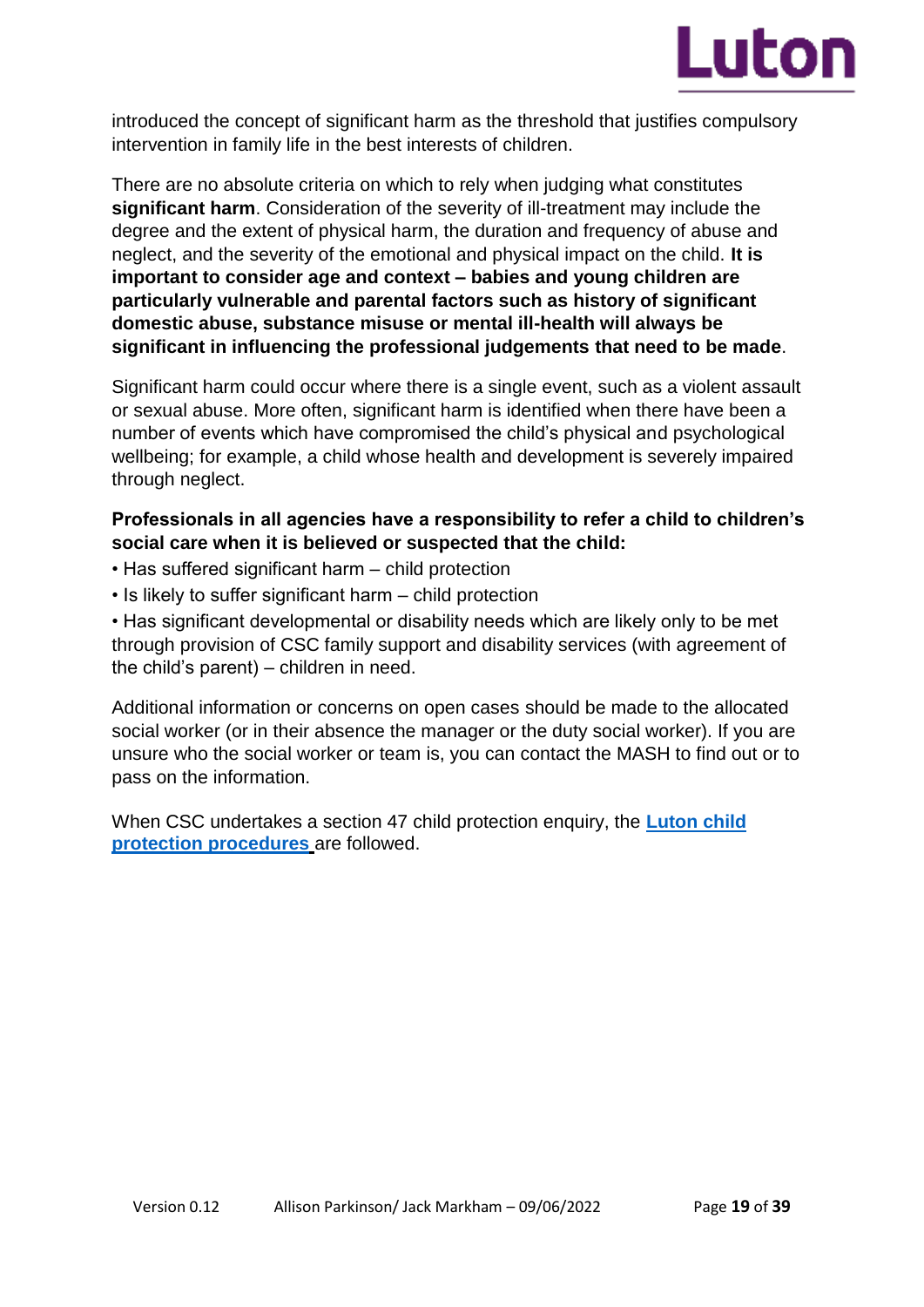

# **What happens to a request for Specialist support**

In the MASH, Senior Social Workers answer phone calls from members of the public and priority phone calls from professionals.

MASH workers will respond to queries regarding Universal and Additional services from members of the public, give information and signpost to other more appropriate services.

Calls on open cases are recorded on the child's electronic record and passed to the allocated worker to provide a response.

Where a public or priority call indicates a child is at immediate risk of significant harm, a **contact** record recommending a **referral** and **statutory assessment** is created on the Children & Families electronic record system and electronically transferred to the **Assessment Team**.

All other calls, or emails into the MASH on closed or unknown cases are temporarily recorded on the Children & Families electronic record system as **Triage Steps.** 

These are screened by MASH workers according to the four categories of need set out in this document. Those which present as meeting the threshold for Intensive services are sent to the Family Partnership Service.

The MASH worker will gather further information from the family and relevant practitioners, and in consultation with Management, decide how the needs of the child and family can be best met. Those meeting the threshold for Specialist services are permanently created as a contact and sent to a social worker for further enquiries.

Those **Triage Steps** which meet the threshold for Intensive services are, with consent from parents, permanently recorded onto the Children & Families electronic system as contacts.

Where the threshold for Intensive services is not met **AND** the parent did not consent to the Referral form being submitted to the MASH, the **Triage Step** is not retained on the Children & Families electronic record system.

Practitioners are expected to keep their own records of service requests made to the Children & Families Hub and the outcome of these.

Where a **Contact** is potentially a child in need request or a child protection referral, a social worker will gather further information from the family and relevant practitioners and decide with consultation from Management what action is necessary. Where the Manager decides a statutory assessment is required, the contact is electronically passed to the Children's Social Care Assessment Team recommending a referral. Some **contacts** may be dealt with by advice regarding provision of **additional**  support, signposting or the provision of an immediate solution.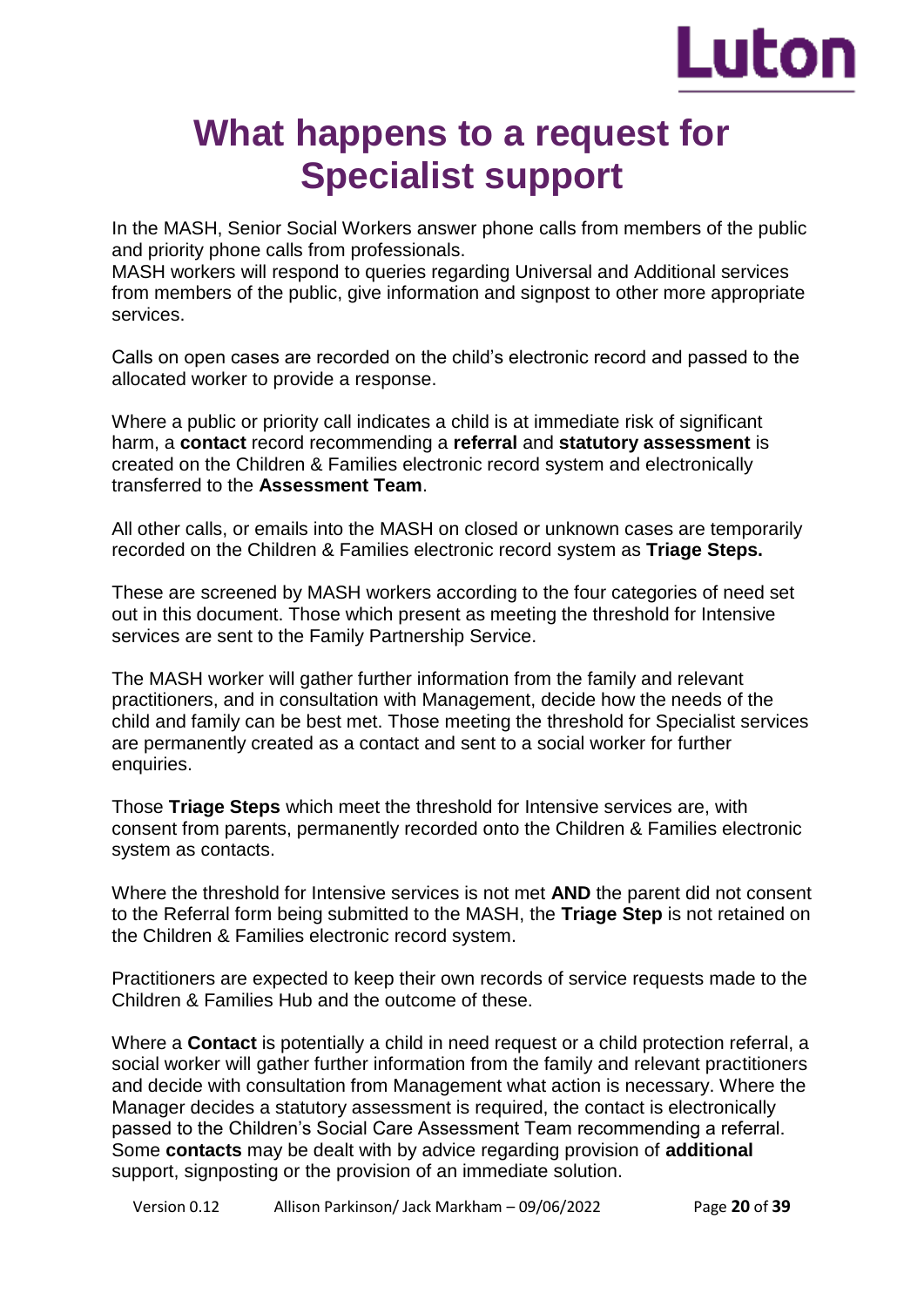

All **Contacts** will be seen by a Senior Social Worker/ Team Manager to decide a course of action.

These may be:

- No further action
- Advice and information given
- Recommendation to involve services to provide additional support through the Family Partnership Service.
- Signposted to other services
- Accepted as a referral and passed on to a social worker in the Assessment Team for an assessment

The outcome of the request will be fed back to the referrer.

When, a **single assessment** is undertaken; this will include seeing the child alone (where age appropriate), meeting parents and agreeing what needs to happen through a strengths based approach.

The outcome may be:

- The provision of advice
- Referral to targeted support or partnership services
- A child in need plan
- Step down to Family Partnership Services
- No further action
- A s47 child protection investigation

With parental consent the outcome of the referral will be fed back to the referrer and to any agencies from whom information has been sought when appropriate

The single assessment may lead to a **child in need plan**, if the situation is complex, the single assessment will be extended to 45 working days to enable more detailed information from other agencies and detailed exploration into family background and dynamics and the needs of the children.

### Whenever there are **concerns a child has, or is likely to suffer significant harm**, a **section 47 child protection enquiry** is undertaken.

This will involve liaison with police, health and other agencies and will include a **strategy discussion**, preferably through a meeting, to share full information, decide and plan the actions needed. An assessment of the child's circumstances, including risks and needs, is undertaken following the strategy meeting. This may lead to a decision that:

- There are no concerns, agreement with the family to identify any support needs that they may require advice and assistance with.
- A child in need plan will support the child and family
- Further statutory intervention, often through an **initial child protection conference.**

If a child protection conference is required, this is usually within fifteen days of the strategy meeting. If the conference agrees, a **child protection plan** is put in place. The child protection plan will work with the family to identify a safety plan for the children with clear timeframes and contingency plans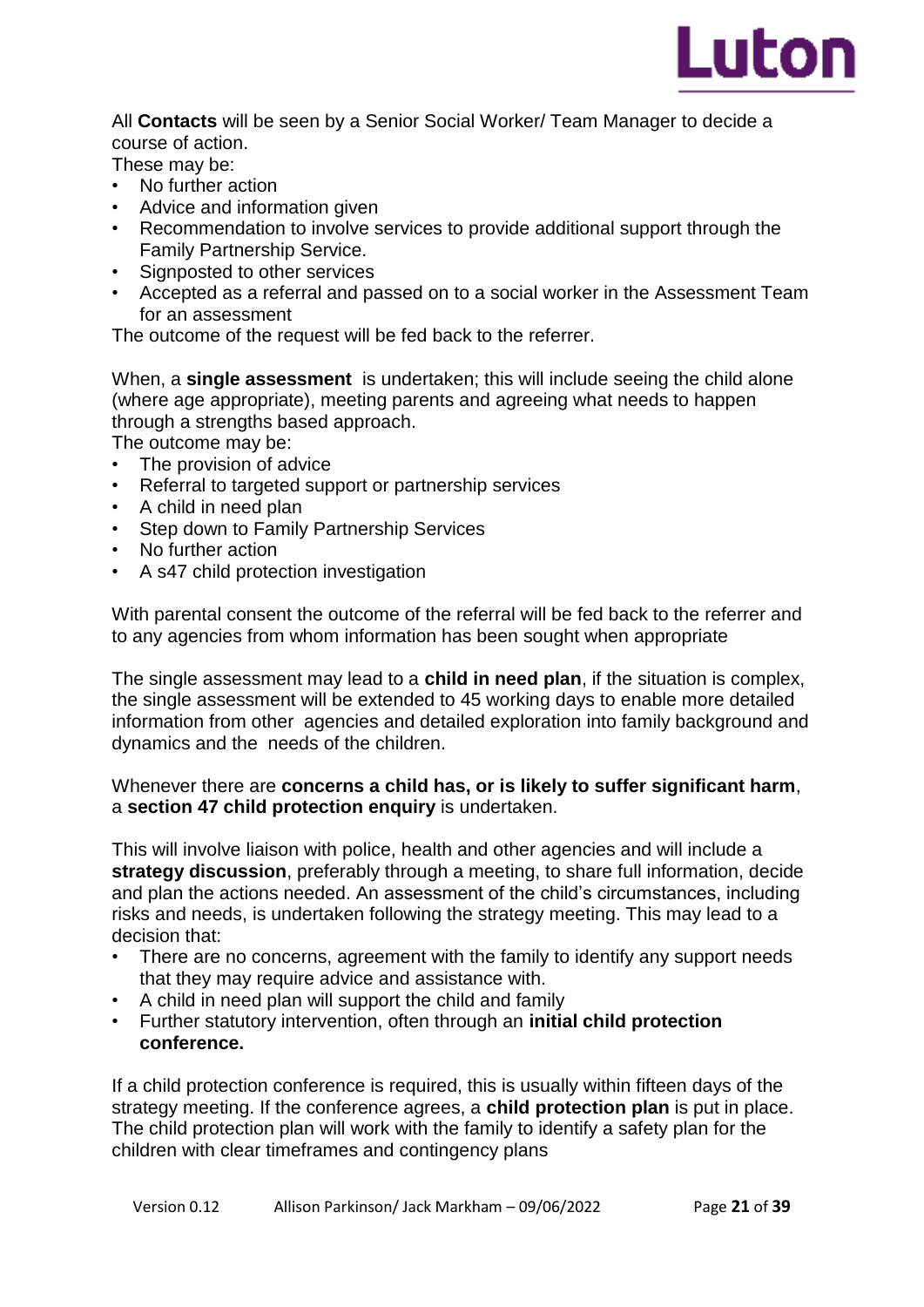

# **Children in special circumstances**

Children with special educational needs and/or disabilities (SEND)

All early years settings and schools have a special educational needs coordinator (SENCO) or inclusion manager. It is their responsibility to coordinate support for children in their setting and to liaise with other professionals to ensure children's needs are met and set out in a plan if that is required.

Schools provide a range of provisions to meet children's special educational needs. Colleges and other higher education settings have the same responsibility towards any young people up to the age of 25 with a special educational need or disability and who attends their provision.

A statutory assessment of education, health and care is a coordinated multidisciplinary assessment carried out for children and young people age 0-25 with severe and complex special educational needs. The assessment is conducted in accordance with the Children and Families Act 2014. The co-ordinated assessment determines whether an Education, Health and Care (EHC) plan is needed. An EHC plan is a legal document setting out the education, health and care needs of the child, the outcomes expected, and the education, health and care provision required to achieve those outcomes. EHC plans replaced statements of special educational need (SEN) and learning difficulty assessments.

Referrals about children with a disability including those who also have a statement of SEN or an EHC plan follow the same path as any other set out in this guide. If any person has concerns about the safety and/or welfare of a child, they should contact the MASH who will discuss those concerns with the person making the referral. If the concerns are about a child who is already known to and has an allocated social worker in the children with disability service, then the information will be immediately shared with that worker and the service manager. For children, who have a disability or special educational need and who do not have an allocated social worker, the referral will be managed in the usual way through the MASH and assessment teams.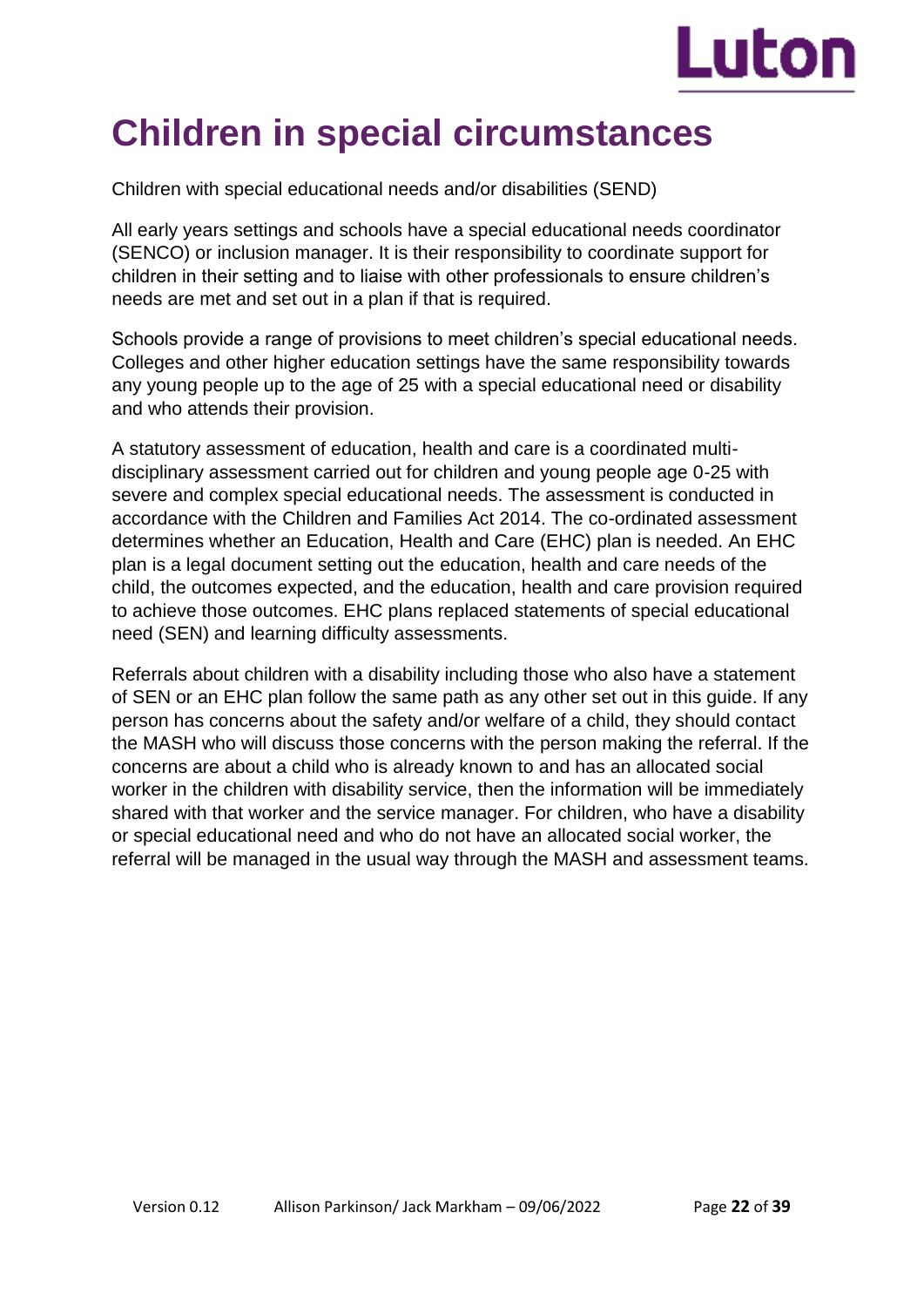

# **Young carers**

Young carers are children who have daily care responsibilities for a family member with a disability (physical or learning), long-term illness or who misuse drugs and/or alcohol.

These children are particularly vulnerable often because the extent of their caring responsibilities is not known. In addition, some families are frightened of the consequences of professional intervention, fearing that children may be removed or families separated. Many children will not even tell a teacher or a friend.

Being a young carer can have a profound effect on the life of a child. Their health might be affected due to lack of sleep, the volume of household chores and intensity of physical care they have to provide. Young carers can also face challenges in respect of their education and social and emotional wellbeing. Their lives outside of school may be very different to their peers and they may feel lonely and isolated and in some cases suffer verbal taunts and abuse at school.

If a referral is made to children's social care, the question as to whether a child is a young carer should always be considered.

Assessments will ascertain why a child is caring and what needs to change in order to prevent them from having excessive or inappropriate caring responsibilities. This could negatively impact on their wellbeing, education, or social and emotional development. This duty of care has been adopted in addition to responsibilities placed on the local authority set out in the Children Act 1989 (and amended by the Children and Families Act 2014).

If there are immediate concerns about the safety and/or wellbeing of a young carer, professionals should make a referral to the MASH who will give advice and progress the referral appropriately.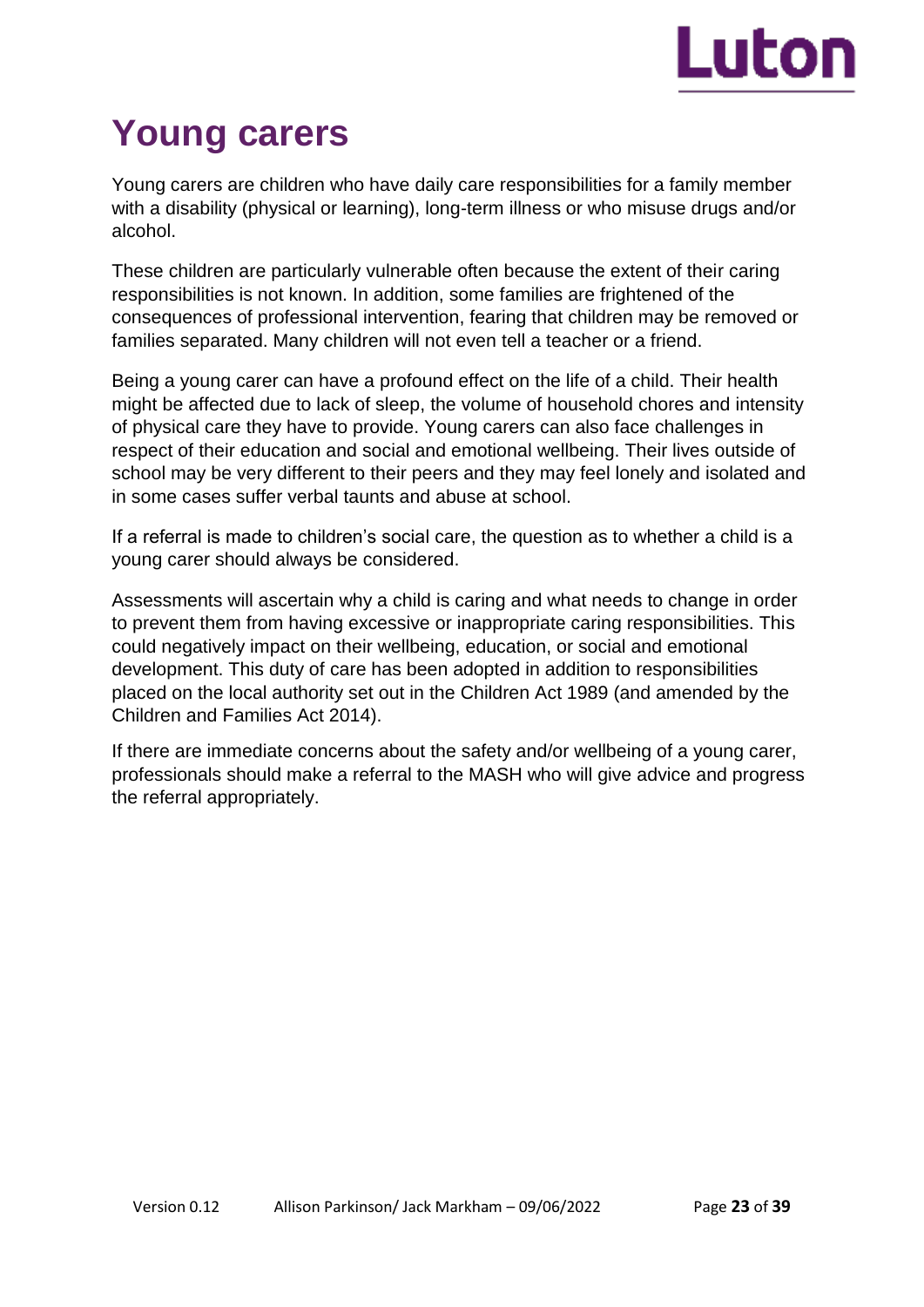# Luton

# **Children involved in the youth justice system and serious youth violence**

Children involved in the youth justice system will be known to the youth offending and targeted youth service (YOS) who undertake a range of work to reduce the risk of these children reoffending.

The team undertake specialist assessments in relation to children referred from the courts, police or other agencies. As part of their work, they will enquire as to whether the child or family is known to children's social care. They will also consider whether the child has specific needs in respect of their safety, welfare and education. If during their work with a child it becomes known or suspected that they have suffered abuse or neglect or are at risk of harm or further harm, they will make a referral to children's social care through the MASH.

The assessment undertaken by the youth offending and targeted youth service also addresses the child's education, training and employment (ETE) status and any special educational needs. The YOS team will liaise with colleagues in schools, colleges and the SEN team where appropriate.

Youth violence, serious or otherwise, may be a function of gang activity. However, it could equally represent the behaviour of a child acting individually in response to his or her particular history and circumstances. The Bedfordshire police service defines serious youth violence as 'any offence of most serious violence or weapon enabled crime, where the victim is aged 1-19' (i.e. murder, manslaughter, rape, wounding with intent and causing grievous bodily harm). Youth violence is defined in the same way, but also includes assault with injury offences.

The factors which influence a child's propensity to initiate violence may include parenting that is cold or uncaring, non-nurturing, neglectful, characterised by harsh discipline, maltreatment, such as physical or sexual abuse in childhood and/or trauma such as domestic abuse. Many parents are aware of the widespread perception that gang related behaviour or membership is a product of poor parenting and they often know the solution lies in assuming responsibility for their children. However, they may feel unable either to control or to protect their children, in which case, professional engagement is inevitable and necessary. The Luton safeguarding children board guidance on safeguarding children affected by gang activity/serious youth violence can be found [here](https://bedfordscb.proceduresonline.com/p_safeg_gang.html?zoom_highlight=youth+violence) and should be read in conjunction with this advice.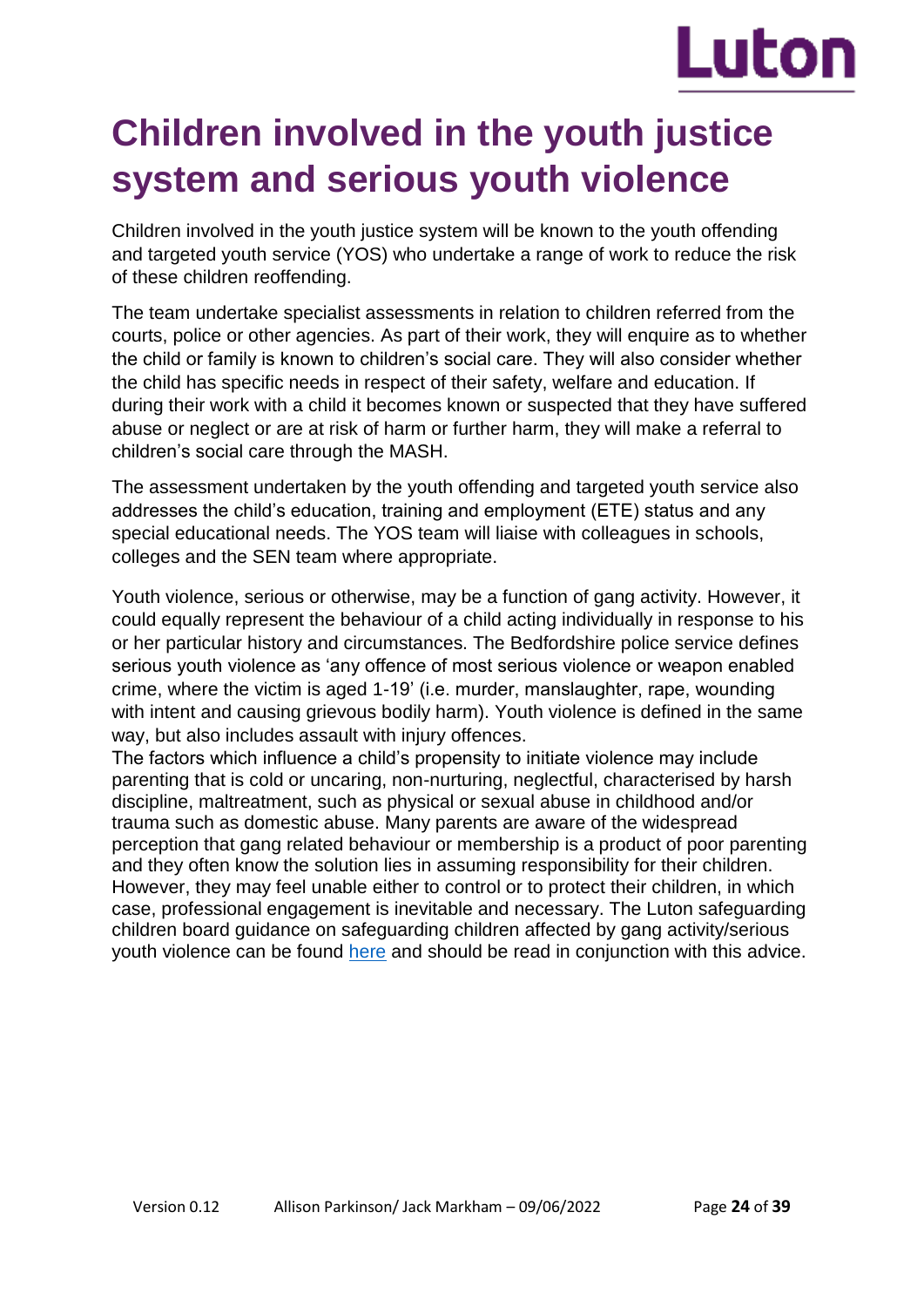

# **Children who go missing from care, home and education**

All children who are missing even for a short period can be vulnerable to significant harm. Children who go missing are often at higher risk of or are already being sexually or criminally exploited.

In the case of children who are looked after, this is especially concerning and every agency involved must do all they can to prevent and protect children from such exploitation including gang, criminal, sexual, radicalisation and financial. Looked after children who are missing will therefore be afforded the highest child protection priority by both children's social care services and the local police.

A child missing from school or education is also an issue of concern and potential risk. In addition to the impact on academic achievement and development, all professionals should consider other risk factors such as a potential forced marriage or planned female genital mutilation (FGM) which may be influencing the absence from school. If any professional is concerned about a child missing from school, care or education, they should use this guidance as advice and discuss their concerns with the MASH who will give advice and progress the referral appropriately.

The Luton Safeguarding Children Board guidance on children missing from care, home and education can be found [here](https://bedfordscb.proceduresonline.com/p_missing_home_care.html?zoom_highlight=missing) and should be read in conjunction with this local guidance.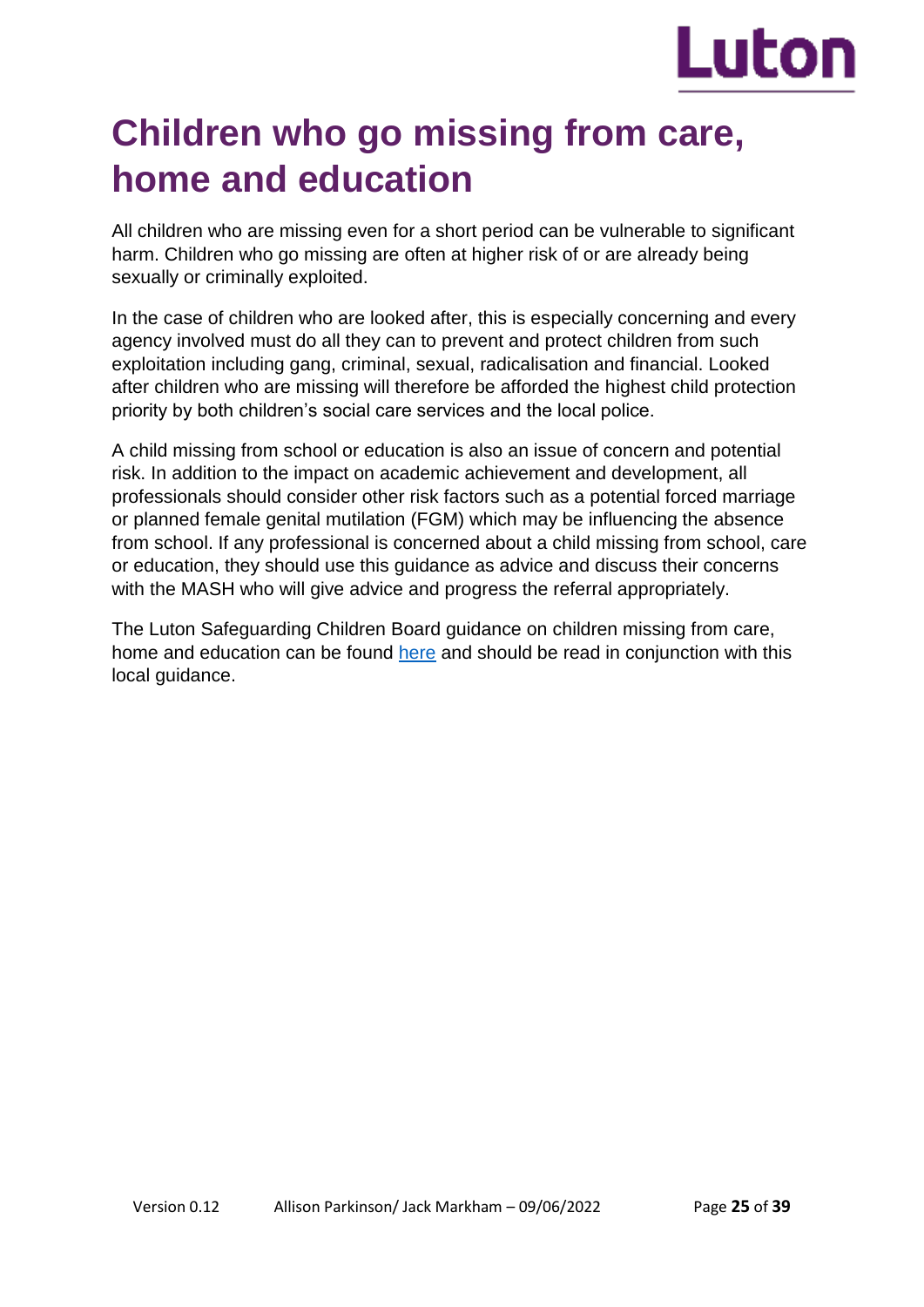

# **Children at risk of sexual exploitation or who have been exploited**

Child sexual exploitation (CSE) involves abusive situations, contexts and relationships whereby a child or someone close to them receives a 'reward' (e.g. food, accommodation, drugs, alcohol, cigarettes, affection, money, gifts) in exchange for performing sexual acts. There is an established link between children who are regularly missing and sexual exploitation. The abuse can occur through the use of technology including social media without the child's immediate recognition (e.g. being persuaded to post sexual images on the internet/ mobile phones).

Violence, coercion and intimidation are common aspects of CSE. Often the child does not recognise the coercive nature of an exploitative relationship and does not see themselves as a victim of exploitation. They might believe their abuser is in a genuine relationship with them and loves them. They may be unwilling to say anything that could find the abuser in trouble or cause them to become angry, thereby threatening the continued relationship. In some situations, including those where gangs are involved, there may be a belief that the abuse is normal and a rite of passage. Girls and young women related to or connected with male gang members may be especially vulnerable to sexual violence and exploitation.

If any professional in Luton has concerns about the sexual or criminal exploitation of a child or young person, they should speak immediately to the MASH and local police. Luton safeguarding children board's guidance ['Safeguarding Children from](https://lutonlscb.org.uk/parents/child-sexual-exploitation/)  [Sexual Exploitation'](https://lutonlscb.org.uk/parents/child-sexual-exploitation/)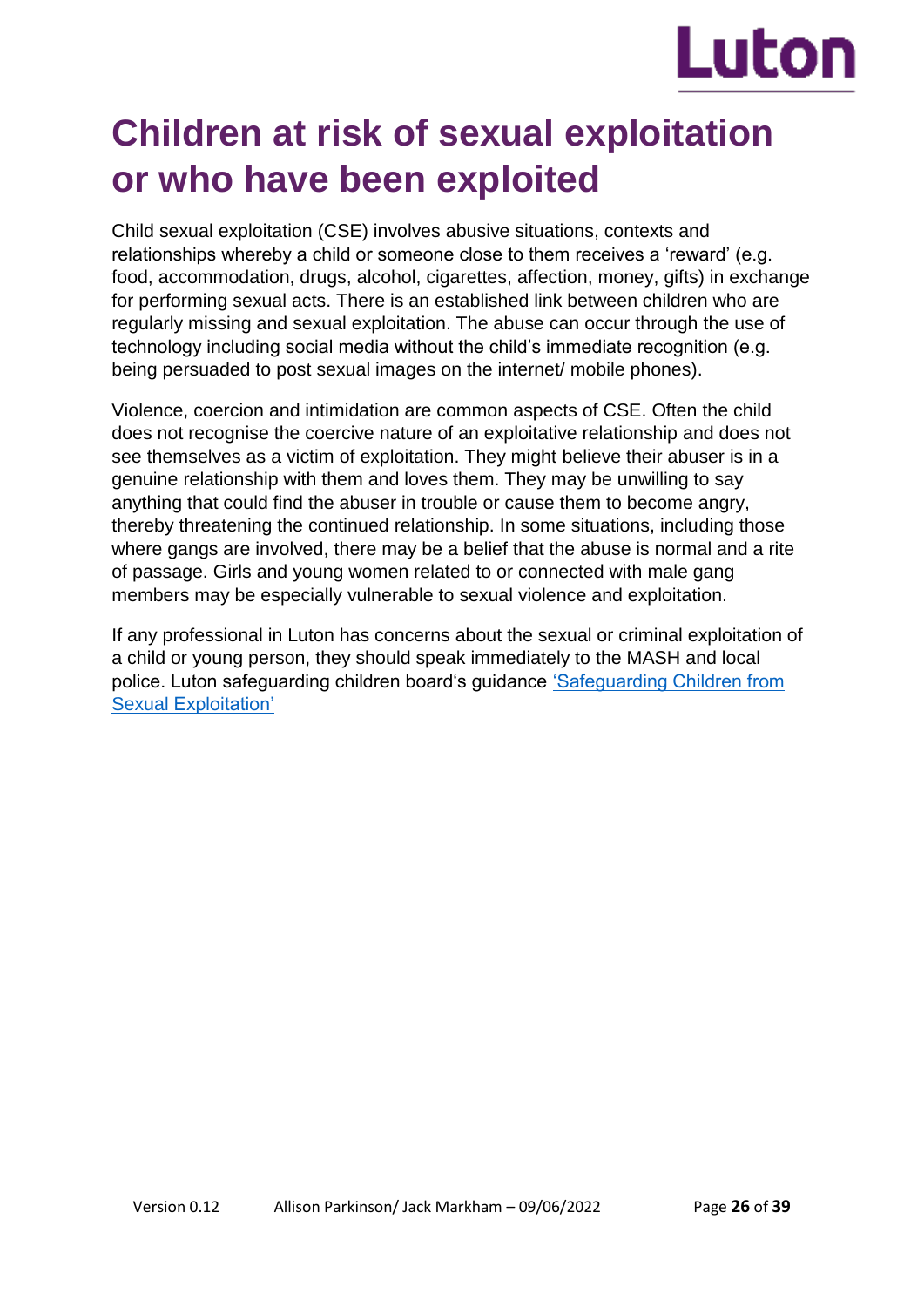# Luton

# **Safeguarding children at risk of abuse through female genital mutilation (FGM)**

Female genital mutilation is child abuse and constitutes significant harm. Child protection procedures should be followed when there are concerns that a girl is at risk of, or is already the victim of, FGM.

FGM comprises all procedures that involve partial or total removal of the external female genitalia, or other injury to the female genital organs for non-medical reasons. It is important to note that the procedure has no health benefits.

FGM has been classified by the world health organisation into four types:

- Type 1: circumcision partial or total removal of the clitoris (a small, sensitive and erectile part of the female genitals) and, in very rare cases, only the prepuce (the fold of skin surrounding the clitoris)
- Type 2: excision (clitoridectomy) partial or total removal of the clitoris and the labia minora, with or without excision of the labia majora (the labia are the lips that surround the vagina)
- Type 3: infibulation (also called pharaonic circumcision) -this is the most severe form of female genital mutilation. Infibulation often (but not always) involves the complete removal of the clitoris, together with the labia minora and at least the anterior two-thirds and often the whole of the medial part of the labia majora. The vaginal opening is narrowed through the creation of a covering seal. The seal is formed by cutting and repositioning the inner, or outer, labia
- Type 4: unclassified all other harmful procedures to the female genitalia for nonmedical purposes, e.g. pricking, piercing, incising, scraping and cauterizing the genital area. It is likely that 'labia elongation' would come under the definition of type 4 FGM.

FGM is prevalent in 28 African countries as well as parts of the Middle East and Asia. It is estimated that over 20,000 girls under the age of 15 are at high risk of FGM in the UK each year and that 66,000 women in the UK are living with the consequences, although the true extent is unknown due to the hidden nature of the crime.

Under the Female Genital Mutilation Act 2003, it is an offence to carry out FGM of any kind in the UK or for a UK national or permanent UK resident to assist in the carrying out of FGM abroad. It is also an offence to assist any female to carry out FGM on herself either in the UK or abroad. **The Mandatory Reporting of FGM Duty came into force on 31st October 2015. This duty requires regulated health and social care professionals and teachers in England and Wales to personally report to the Police when she/he has either been told by a girl that she has had FGM or has observed a physical sign appearing to show that a girl has had FGM**. In all other cases, where FGM is suspected or a girl is thought to be at risk,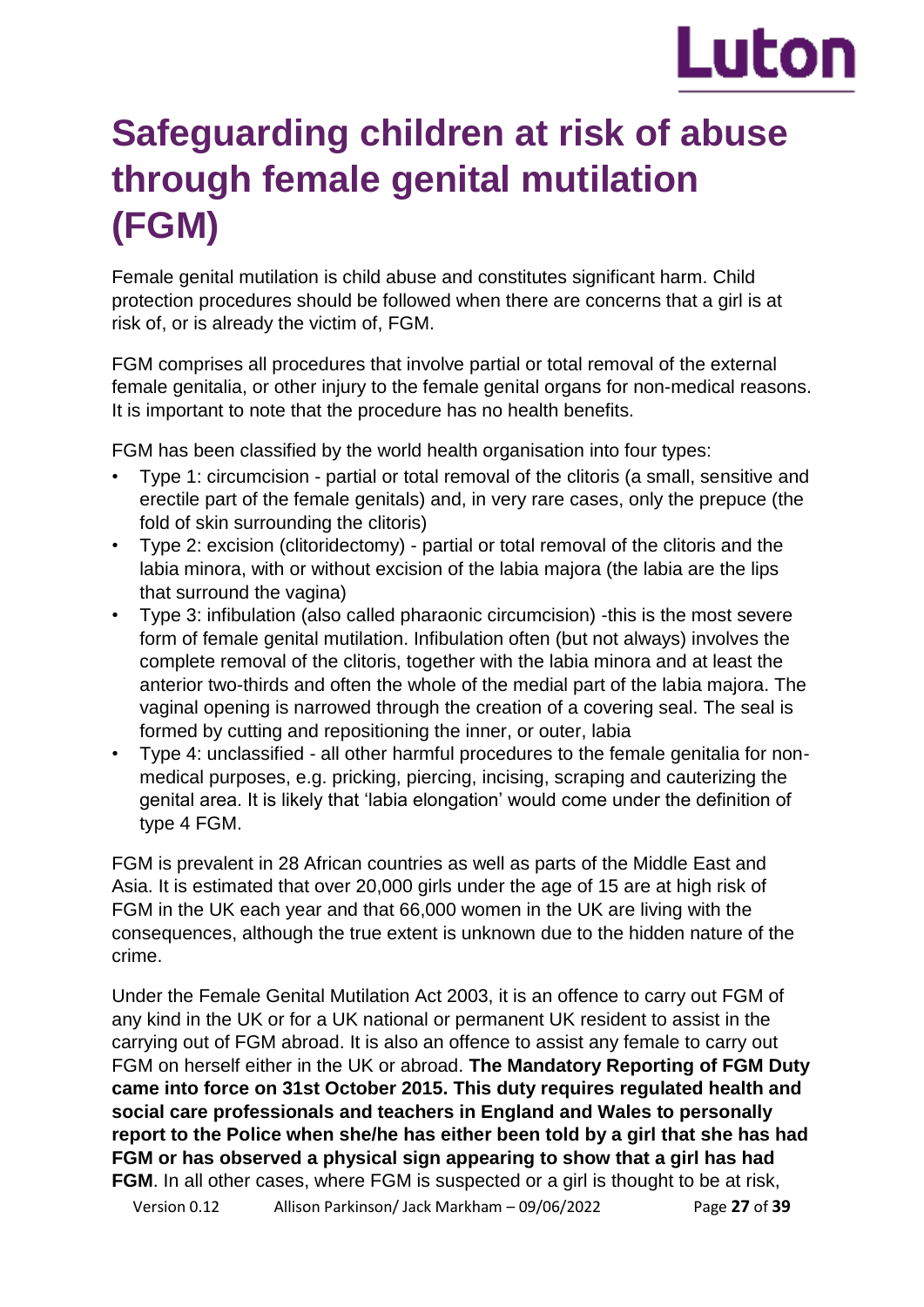

professionals should follow the child protection procedures set out in the main body of this document.

The age at which girls undergo FGM varies according to their community and culture. The procedure may be carried out when the girl is new-born, during childhood or adolescence, just before marriage or during the first pregnancy. However, in the majority of cases, the mutilation is thought to take place between the ages of five and eight years.

Girls of school age who are subjected to FGM overseas are thought to be taken abroad at the start of the school holidays, particularly in the summer holidays, in order for there to be sufficient time for recovery before the new term. Professionals who have daily contact with children and their families are best placed to raise awareness of the problem and to ensure that families are aware that FGM is illegal at any age and that the authorities are actively tackling the issue. It is not a personal choice – it is an illegal act with serious consequences. This awareness may deter families from having the mutilation performed on their children.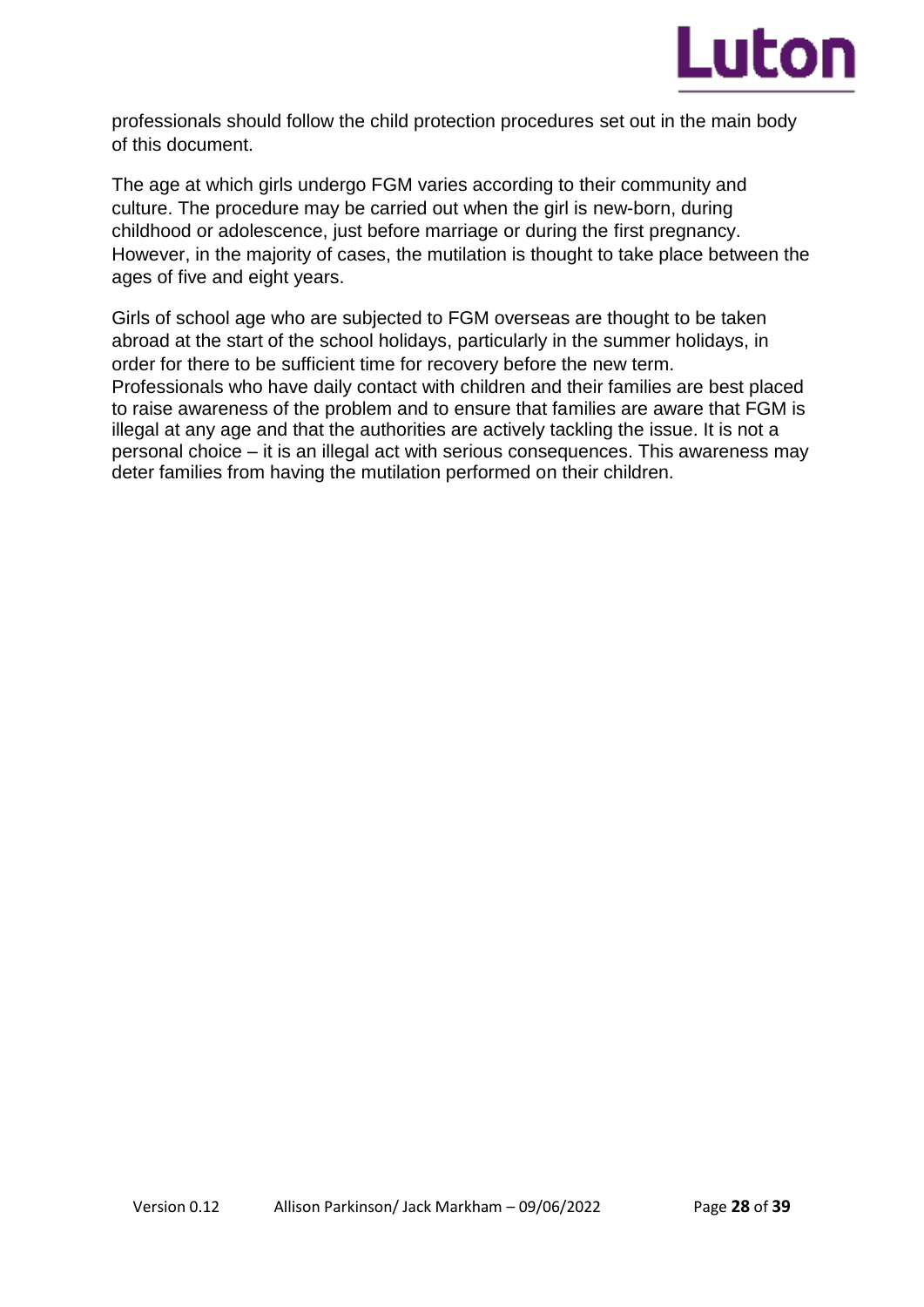

# **Children at risk of radicalisation and exposure to extremist ideology**

Children at risk of harm as a result of involvement or potential involvement in extremist activity should be referred to the MASH who will advise and/or progress according to the risk of harm identified to the child or young person. If the child/young person is at immediate risk of harm, the matter should be reported to the police straight away.

Children and young people can be radicalised in different ways. They can be groomed either online or in person by people seeking to draw them into extremist activity. Older children or young people might be radicalised over the internet or through the influence of their peer network – in this instance their parents might not know about this or feel powerless to stop their child's radicalisation. Children and young people can also be groomed by family members who hold harmful, extreme beliefs; this includes parents/carers and siblings who live with the child and/or person(s) who live outside the family home but who have an influence over the child's life. They may be exposed to violent, anti-social, extremist imagery, rhetoric and writings which can lead to the development of a distorted world view in which extremist ideology seems reasonable.

A common feature of radicalisation is that the child or young person does not recognise the exploitative nature of what is happening and does not see themselves as a victim of grooming or exploitation. The harm children and young people can experience ranges from a child adopting or complying with extreme views which limits their social interaction and full engagement with their education, to young children being taken to war zones and older children being groomed for involvement in violence. Radicalisation happens when people come to support extreme ideologies based on the teachings of political, social and religious groups. In some cases, those with extremist views will specifically target children because they believe them to be more impressionable and willing to follow their teachings. A child may be more willing to join an extreme group because it may give them a sense of identity and 'belonging'.

It is important to recognise the early signs of radicalisation in order to agree the best and most effective support to protect and help the child or young person. This will mean working together with parents/ carers and the child's school. Advice around specific cases can be provided by local 'Prevent' leads, local authority Prevent coordinators or police Prevent officers. The names and contact details of these professionals can be obtained from Luton MASH.

The Luton safeguarding children board guidance on safeguarding children exposed to extremist ideology should be read in conjunction with this guidance.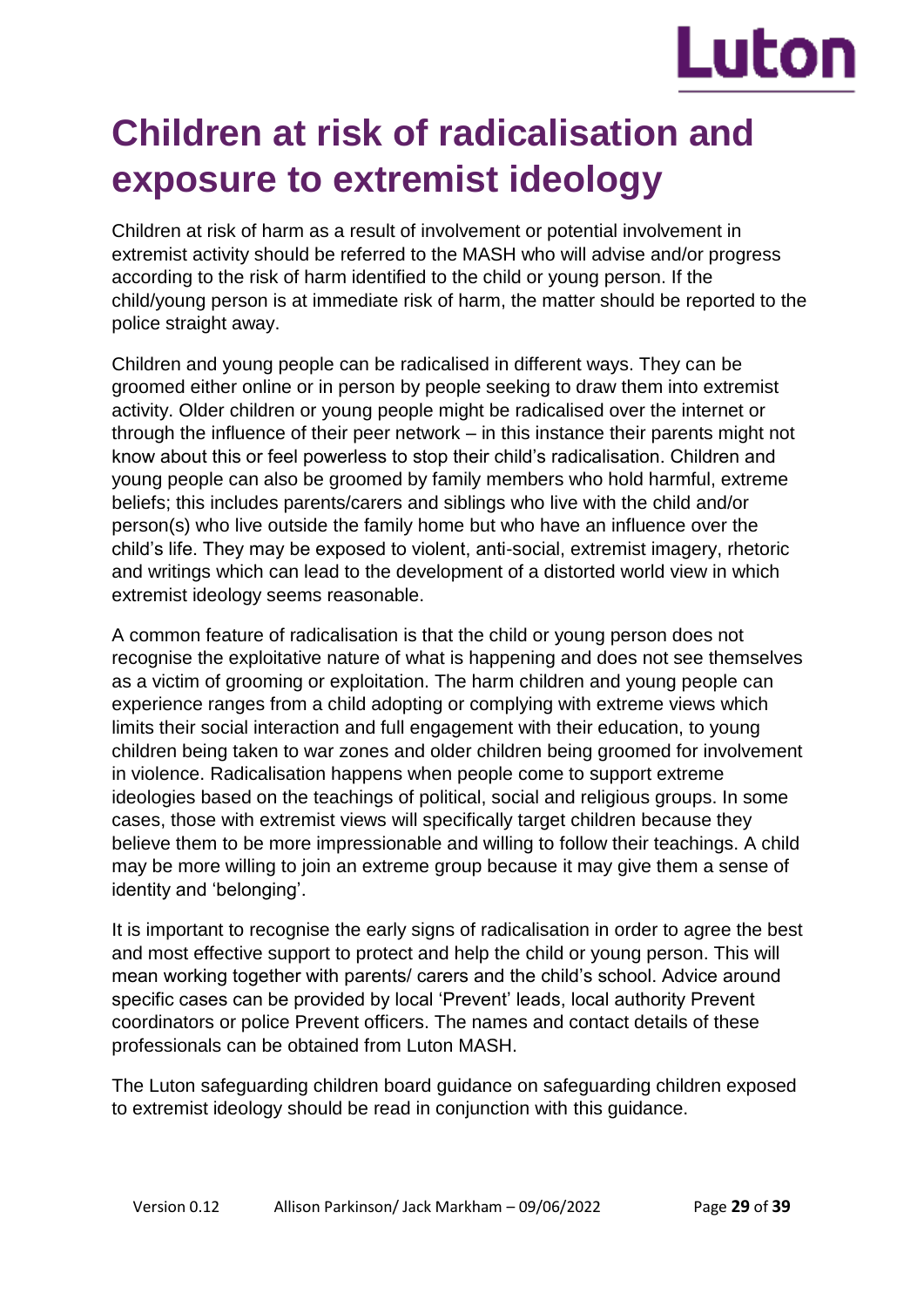

# **Private fostering**

A private fostering arrangement is one that is made privately by parents (that is to say without the involvement of a local authority) for the care of a child under the age of 16 (under 18, if the child is disabled) and by someone other than a parent or close relative with the intention that it should last for 28 days or more. Private foster carers may be members of the child's extended family, such as a cousin or great aunt. A person who is recognised as a close relative under the Children Act 1989 i.e. a grandparent, brother, sister, uncle or aunt (whether of full or half blood or by marriage) or step-parent is not considered to be a private foster carer.

A private foster carer may be a friend of the family, the parent of a friend of the child or someone previously unknown to the child's family who is willing to privately foster a child. The period for which the child is cared for and accommodated by the private foster carer should be continuous (although an occasional short break would not constitute a break in continuity).

Local authorities do not formally approve or register private foster carers. However, it is their duty to ensure that they are satisfied the welfare of children who are privately fostered is being satisfactorily safeguarded and promoted. Private foster carers and those with parental responsibility are required to notify the local authority of their intention to privately foster or to have a child privately fostered or where a child has been privately fostered in an emergency.

## **Private fostering includes:**

- Children living with a friend, or the family of girlfriend/ boyfriend
- Children who have come to the country for medical treatment, exchange holidays or language courses
- Children being cared for while a parent is in prison or hospital.

Professionals who work with children often come across private fostering arrangements as part of their day-to-day work. If any professional in Luton identifies a private fostering arrangement, they should contact the MASH directly.

When the local authority becomes aware of a privately fostered child, it has a duty to assess the suitability of the arrangement and to make regular visits to the child and the private foster carer. Children should be seen alone unless this is inappropriate and the parent should also be visited where possible. Contact with the parent should always be made. All children who are privately fostered will be given the contact details of the social worker who will be visiting him/her while s/he is being privately fostered.

The Children (Private Arrangements for Fostering) Regulations 2005 and the amended s67 of the Children Act 1989 strengthens the duties upon local authorities in relation to private fostering by requiring them to: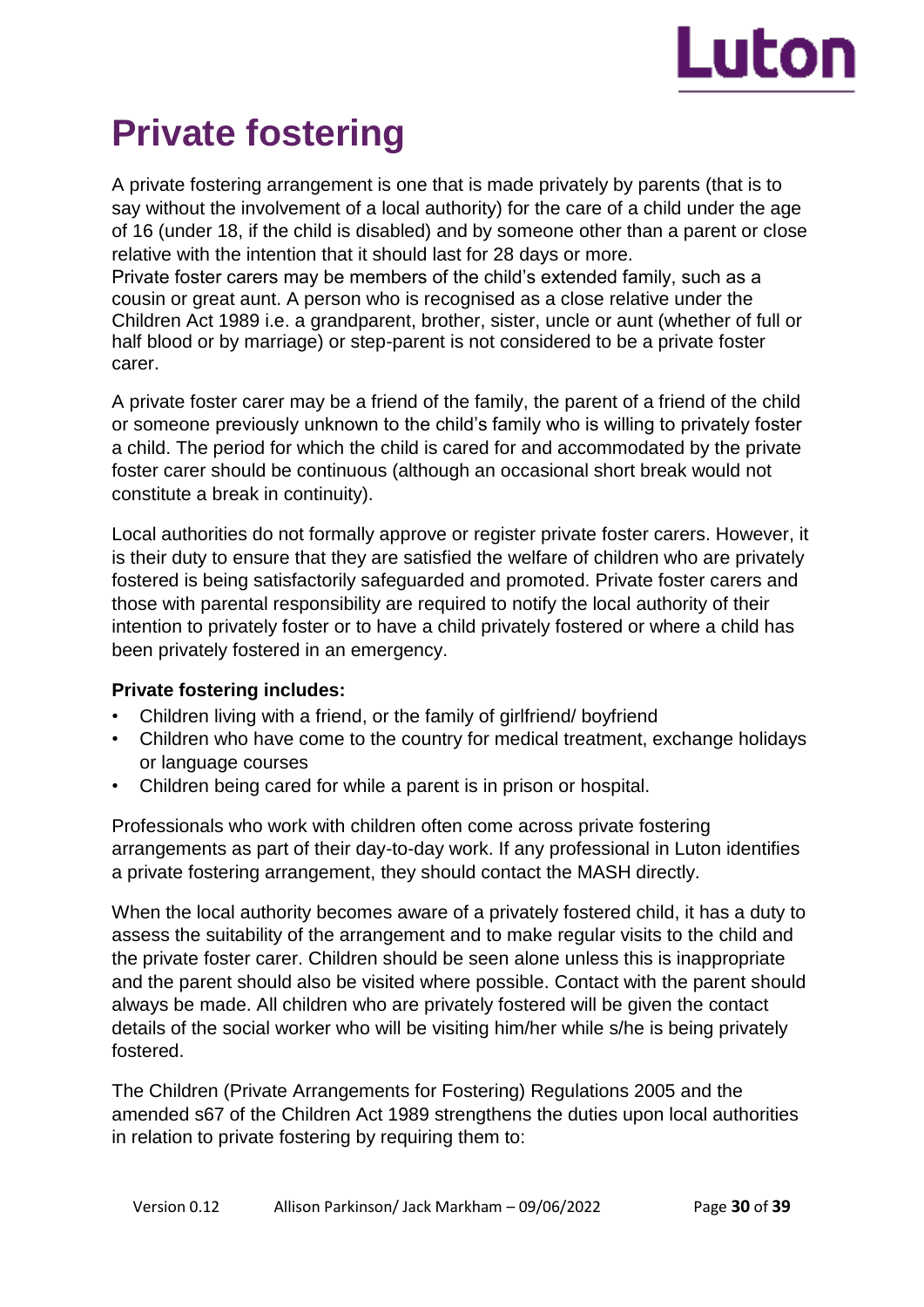

- Satisfy themselves that the welfare of children who are privately fostered within their area is being satisfactorily safeguarded and promoted
- Ensure that such advice as appears to be required is given to private foster carers
- Visit privately fostered children at regular six weekly intervals in the first year and 12 weekly in subsequent years
- Satisfy themselves as to the suitability of the private foster carer, and the private foster carer's household and accommodation. The local authority has the power to impose requirements on the foster carer or, if there are serious concerns about the arrangement, to prohibit it
- Promote awareness in the local authority area of the requirement to notify, advertise services to private foster carers and ensure that relevant advice is given to privately fostered children and their carers
- Monitor their own compliance with all the duties and functions in relation to private fostering, and to appoint an officer for this purpose.

The Luton safeguarding children board procedures on [private fostering](https://lutonlscb.org.uk/professionals/private-fostering/) should be read in conjunction with this guidance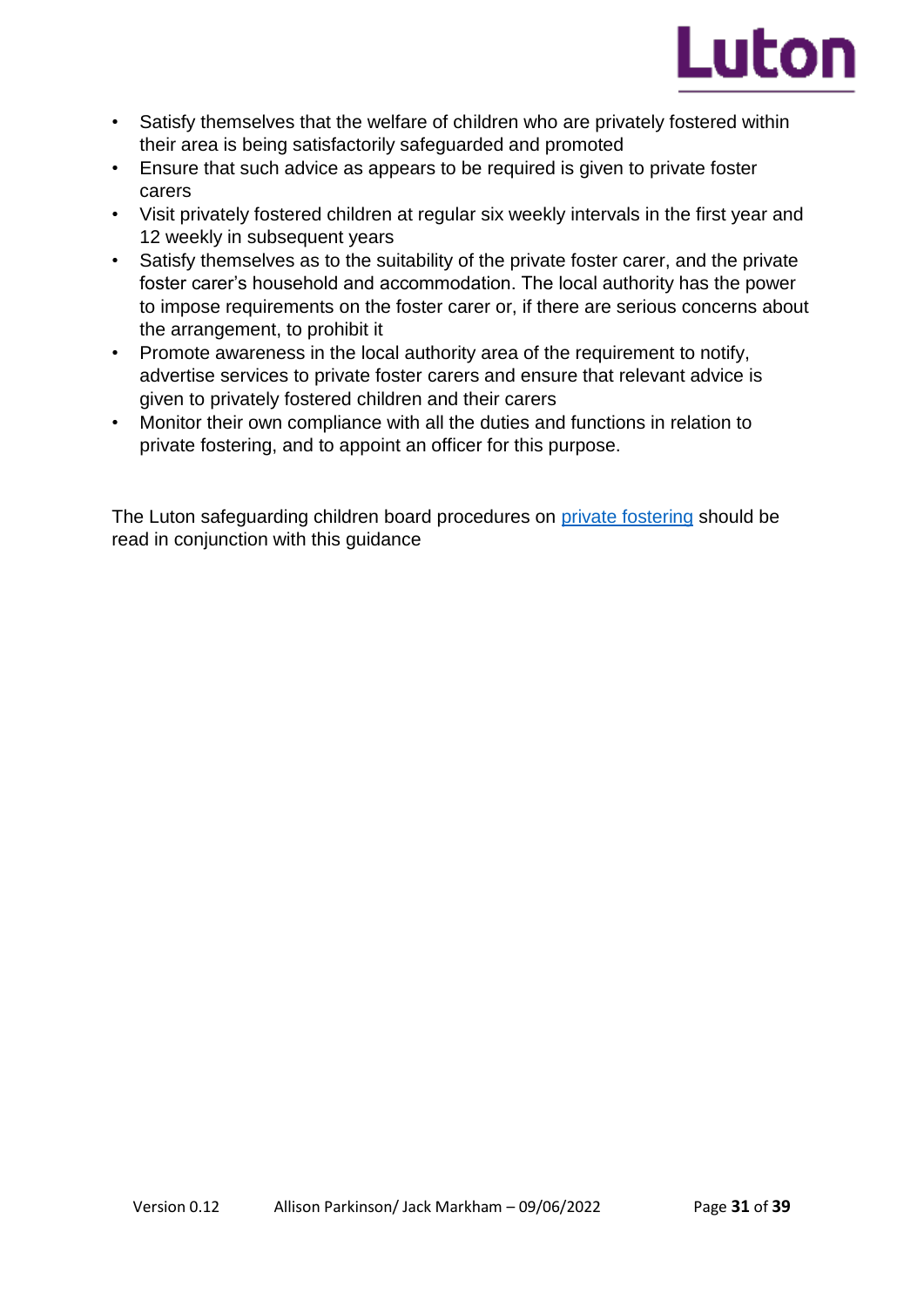

# **Forced Marriage**

A forced marriage is one in which one or both spouses do not or cannot (ie if they have learning or physical disabilities or are underage) consent to the marriage and duress is involved.

Duress can include physical, psychological, financial, sexual and emotional pressure. Men and women can be forced into marriage.

There is a clear distinction between forced marriage and arranged marriage. In arranged marriages, the families of both spouses take a leading role in arranging the marriage but the choice whether or not to accept the arrangement remains with the respective spouses. In forced marriage, one or both spouses do not or cannot consent to the marriage and duress is involved.

Consent is essential to all marriages. Only the spouses will know if they gave their consent freely. If families have to resort to violence or emotional pressure to make someone marry, that person's consent has not been given freely and, therefore, it is a forced marriage.

All professionals who come into contact with young people need to know they have a responsibility to act if a child is found to be in danger of entering a forced marriage. Equipping staff with the appropriate knowledge and skills is vital in securing a child's safety. Professionals may only get **'one chance'** to act and the consequences for a young person could be extremely serious if information is not acted upon.

Warning signs that a child or young person may be at risk of forced marriage or may have been forced to marry may include:

- Extended absences from school/college, truancy, drop in performance, low motivation, excessive parental restriction and control of movements and history of siblings leaving education early to marry;
- A child talking about an upcoming family holiday that they are worried about, fears that they will be taken out of education and kept abroad;
- Evidence of self-harm, treatment for depression, attempted suicide, social isolation, eating disorders or substance abuse;
- Evidence of family disputes/conflict, domestic violence/abuse or running away from home;
- Unreasonable restrictions such as being kept at home by their parents ('house arrest') or being unable to complete their education;
- A child being in conflict with their parents;
- $\bullet$  A child going missing/running away;
- A child always being accompanied including to school and doctors' appointments;
- A child directly disclosing that they are worried s/he will be forced to marry;
- Contradictions in the child's account of events.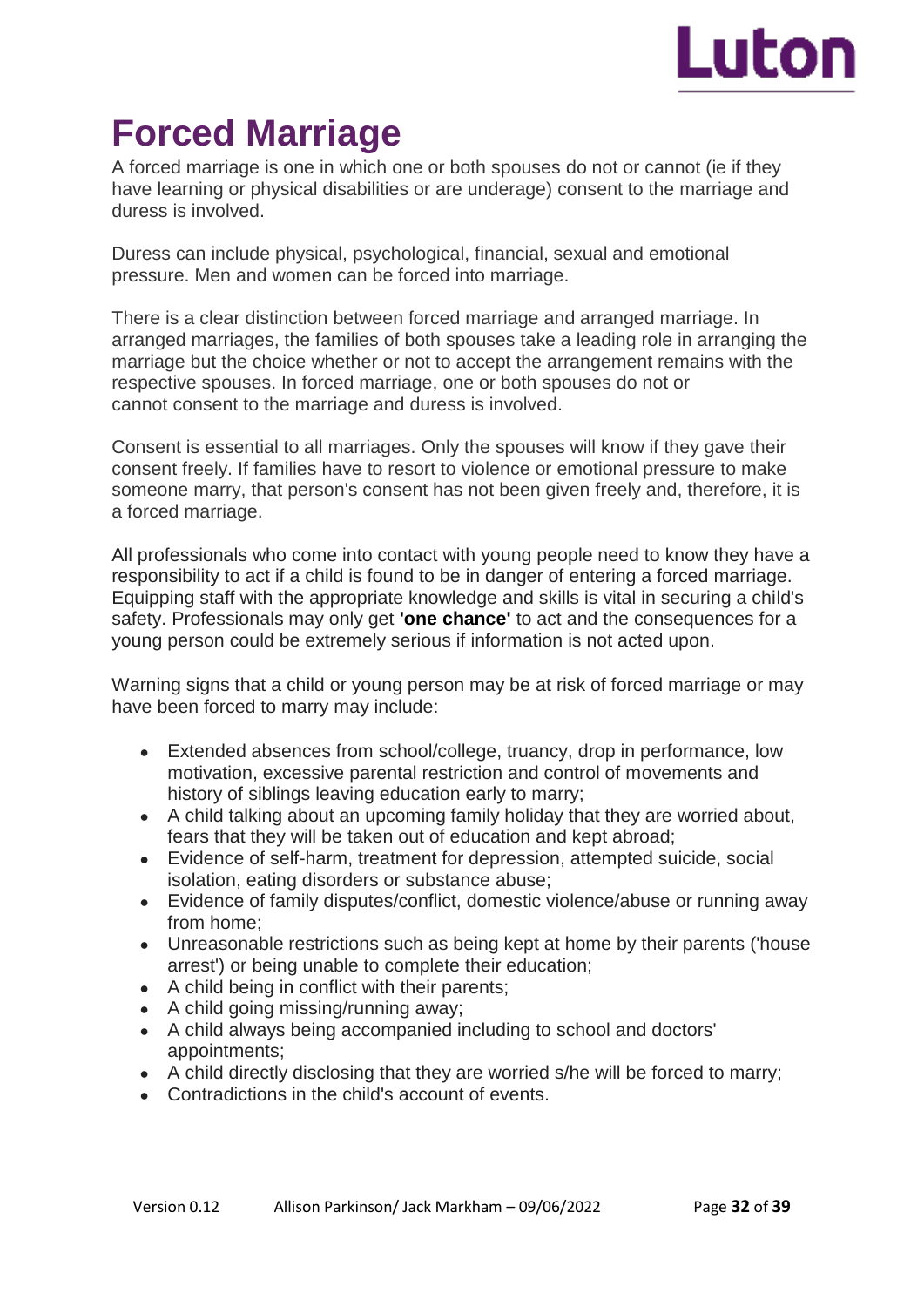

It is essential that reference is made to the Multi-Agency Practice Guidelines as soon as a potential case of forced marriage is suspected. These contain guidance for all partnership agencies:

- Health professionals;
- Schools, colleges and universities;
- Police officers;
- Children's Social Care:
- Adult Social Care;

The Luton safeguarding children board procedures on Forced Marriage should be read in conjunction with this guidance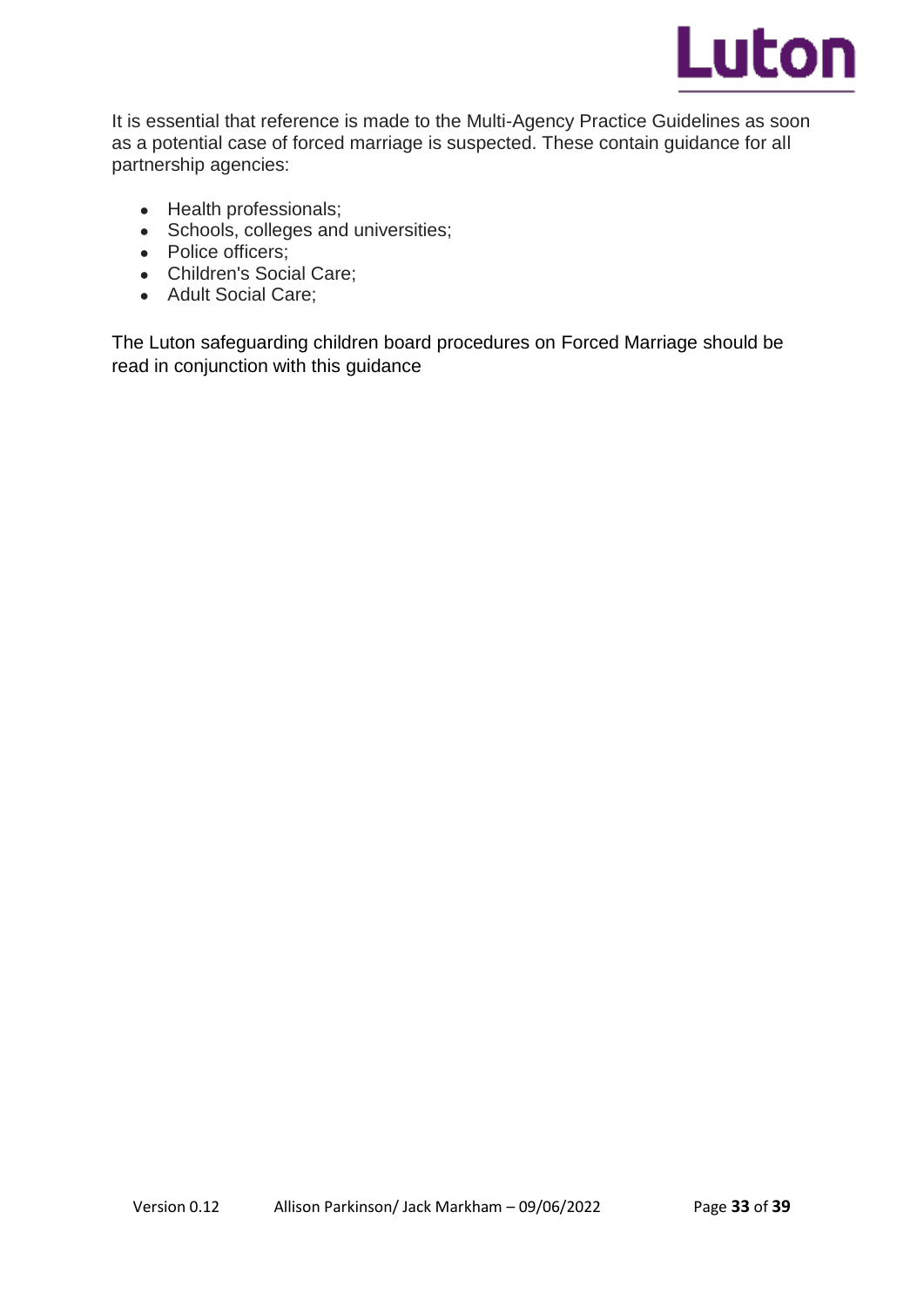# Luton

# **Effective Support at a Glance**

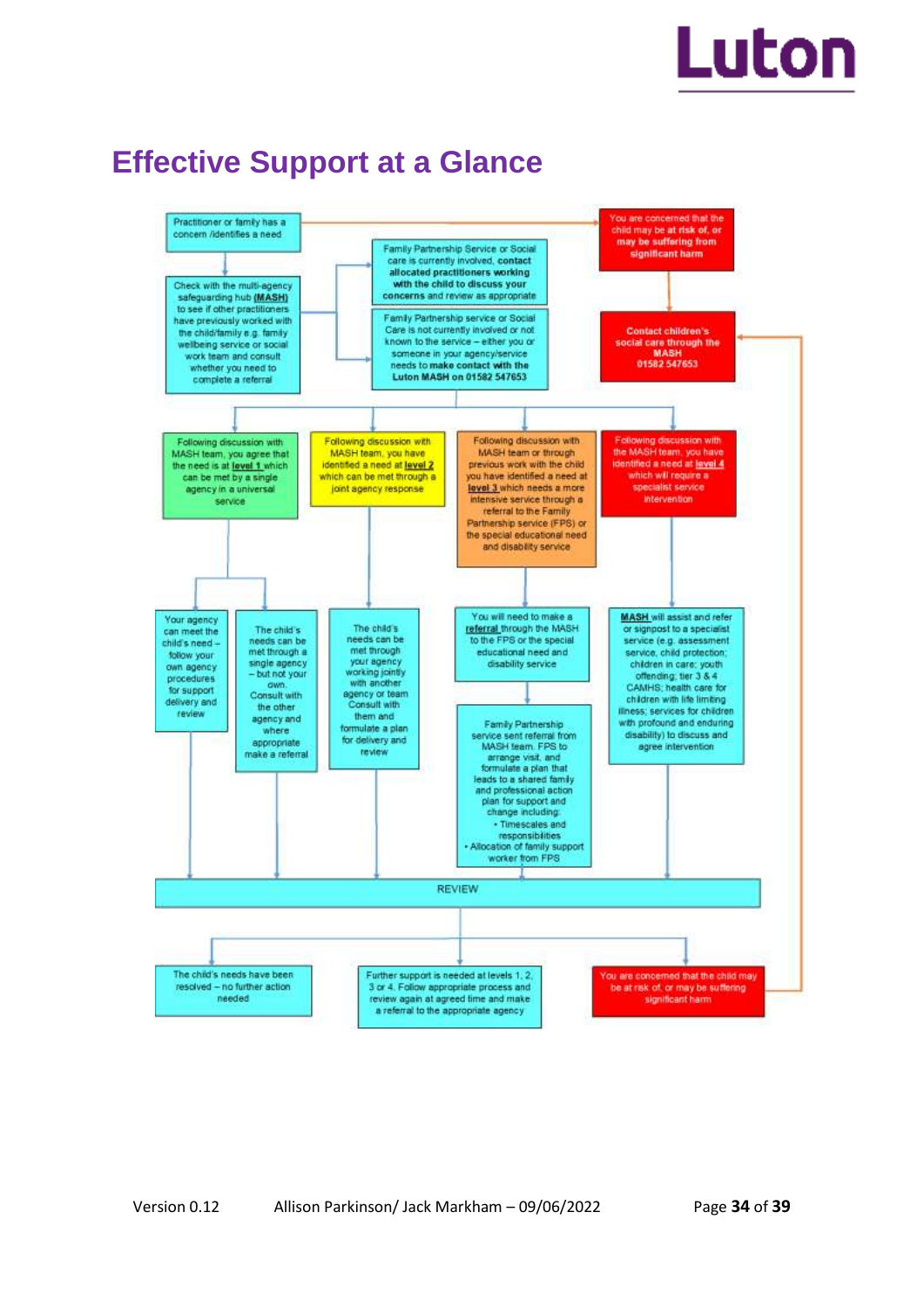

# **Indicators of possible need**

The indicators of possible need listed under each heading are an indication of the likely level of need. Only by talking to children and their family in more detail to explore the context and the factors behind the need, will the practitioner be able to form a judgement as to the level of support needed. The indicators are a guide and not a pre-determined level of response.

# **UNIVERSAL**

Children and young people who make good overall progress in most areas of development and receive appropriate universal services, such as health care and education. They may also use leisure and play facilities, housing or voluntary services.

#### **Health**

- Physically well
- Nutritious diet
- Adequate hygiene and dress
- Developmental and health checks / immunisations up to date
- Developmental milestones and motor skills appropriate
- Sexual activity age-appropriate
- Good mental health.

#### **Emotional development**

- Good quality early attachments
- Able to adapt to change
- Able to understand others' feelings.

#### **Behavioural development**

- Takes responsibility for behaviour
- Behaviour is appropriate for developmental age
- Responds appropriately in line with developmental needs and capabilities
- Responds appropriately to boundaries and constructive guidance.

#### **Identity and self-esteem**

- Can discriminate between safe and unsafe contacts.
- Where children are unable to discriminate there are clear process around the contextual safeguarding which support making safe decisions

#### **Family and social relationships**

- Stable and affectionate relationships with family
- Is able to make and maintain friendships.
- Developmentally appropriate relationships

#### **Learning**

- Access to books and toys
- Enjoys and participates in learning activities
- Has experiences of success and achievement
- Sound links between home and school Planning for career and adult life.

#### **Basic care, ensuring safety and protection**

- Provide for child's physical and special needs, e.g. food, drink, appropriate clothing, medical and dental care
- Protection from danger or significant harm.

#### **Emotional warmth and stability**

- Shows warm regard, praise and encouragement
- Ensures stable relationships.

#### **Guidance, boundaries and stimulation**

- Ensure the child can develop a sense of right and wrong
- Child/young person accesses leisure facilitates as appropriate to age and interests.

#### **Family functioning and wellbeing**

• Good relationships within family, including when parents are separated.

#### **Housing, work and income**

- Accommodation has basic amenities and appropriate facilities, and can meet family needs
- Managing budget to meet individual needs.

#### **Social and community including education**

- Has friendships and is able to access local services and amenities
- Family feels part of the community.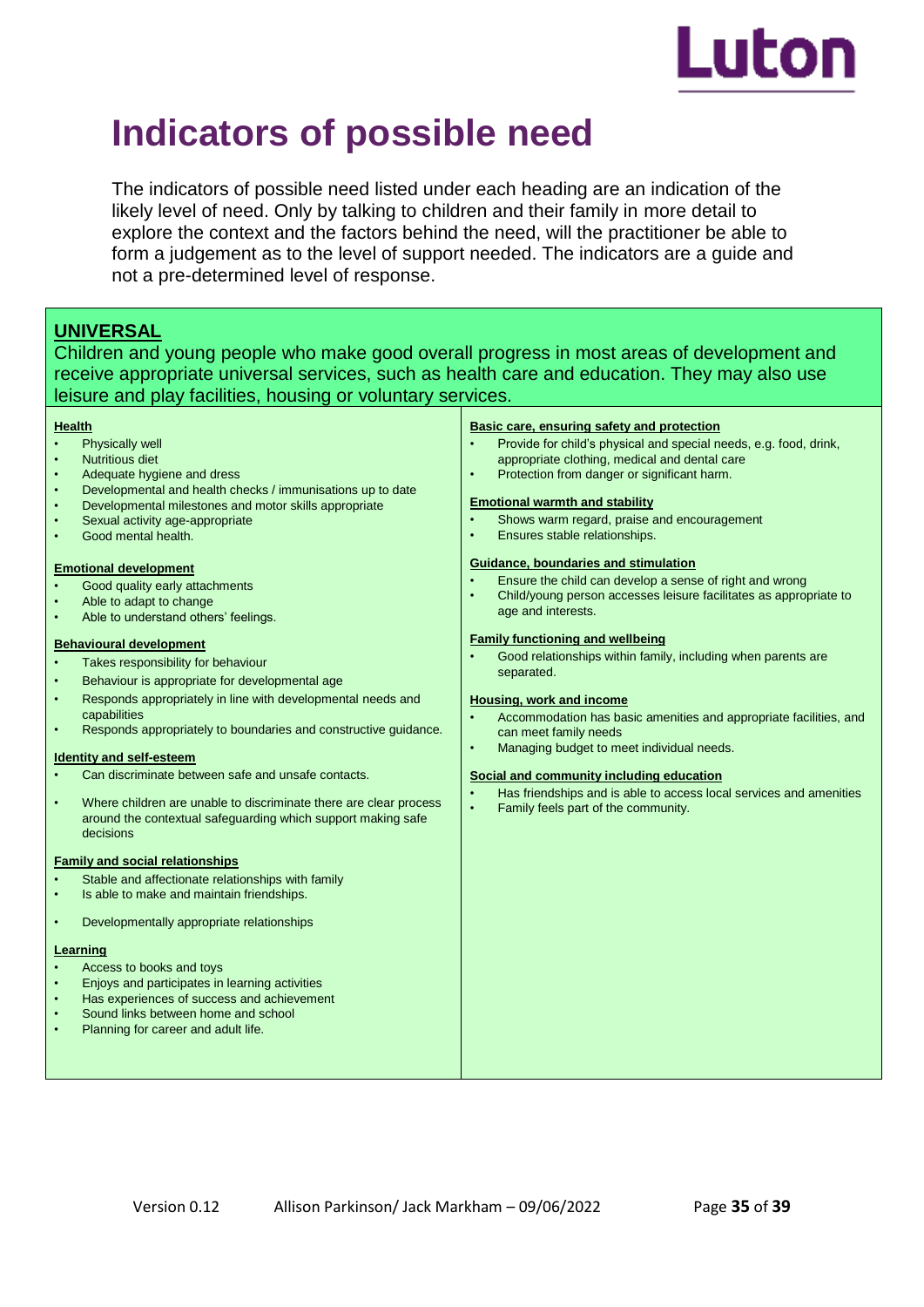

### **ADDITIONAL**

Children and young people whose needs require some extra support. A single universal or targeted service or two services are likely to be involved; these services should work together. There is no need for specialist services.

#### **Health**

- **Missing immunisations/checks**
- Child is slow in reaching developmental milestones
- Minor concerns re diet, hygiene, clothing
- Dental difficulties untreated/some decay
- Missing some routine and non-routine health appointments
- Limited or restricted diet e.g. no breakfast, no lunch money
- Concerns about developmental progress: e.g. overweight/underweight, bedwetting/soiling
- Vulnerable to emotional difficulties, perhaps in response to life events such as parental separation e.g. child seems unduly anxious, angry or defiant for their age
- Experimenting with tobacco, alcohol or illegal drugs
- **Frequent accidents.**
- difficulties identified with health that are outside the childs special and medical needs

#### **Emotional development**

- Some difficulties with family relationships
- Some difficulties with peer group relationships and with adults, e.g. 'clingy', anxious or withdrawn
- Some evidence of inappropriate responses and actions
- Limited engagement in play with others/has few or no friends.
- Engagement levels changed in line with what would be considered developmentally appropriate

#### **Behavioural development**

- Not always able to understand how own actions impact on others
- Finds accepting responsibility for own actions difficult
- Responds inappropriately to boundaries/constructive guidance
- Finds positive interaction difficult with peers in unstructured contexts • Additional needs from CAMHS.
- Changes in behaviour that are atypical and outside there day to day behaviours
- Exhibits behaviour that isn't developmentally appropriate

#### **Identity and self-esteem**

- Some insecurities around identity expressed e.g. low self-esteem, sexuality, gender identity
- May experience bullying
- May be exhibiting bullying behaviour
- Lack of confidence is incapacitating
- Child/young person provocative in behaviour/ appearance e.g. inappropriately dressed for school
- Child subject to persistent discrimination, e.g. racial, sexual or due to disabilities
- Victim of crime or bullying.
- Exhibits behaviour that isn't developmentally appropriate

#### **Family and social relationships**

- Lack of positive role models
- Child has some difficulties sustaining relationships
- Unresolved issues arising from parents' separation, step parenting or bereavement.
- there may be a change in their contribution to relationships in line with their developmental level
- There is evidence that there contribution to relationships at their developmental level is reduced

#### **Emotional warmth and stability**

- Inconsistent responses to child/young person by parent/carer
- Parents struggling to have their own emotional needs met
- Child/young person not able to develop other positive relationships
- Starting to show difficulties with attachments.

#### **Family functioning and wellbeing**

- A child/young person is taking on a caring role in relation to their
- parent/carer, or is looking after younger siblings
- No effective support from extended family

# Version 0.12 Allison Parkinson/ Jack Markham – 09/06/2022 Page **36** of **39**

### **Self-care skills and independence**

- Disability limits amount of self-care possible
- Periods of inadequate self-care, e.g. poor hygiene
- Child is continually slow to develop age-appropriate self-care skills.

#### **Learning**

- Has some identified specific learning needs with targeted support and/or EHCP
- Language and communication difficulties
- Regular underachievement or not reaching education potential
- Poor punctuality/pattern of regular school absences
- Not always engaged in play/learning, e.g. poor concentration
- No access to books/toys
- Some fixed term exclusions.
- Gap in progress widened, EHCP targets unmet,
- All above reduced compared with previous reviews for SEND children

#### **Basic care, ensuring safety and protection**

- Basic care is not provided consistently
- Parent/carer requires advice on parenting issues
	- Some concerns around child's physical needs being met
- Young, inexperienced parents
- Inappropriate child care arrangements and/or too many carers
- Some exposure to dangerous situations in the home or community
- Unnecessary or frequent visits to doctor/casualty
- Parent/carer stresses starting to affect ability to ensure child's safety.

#### **Guidance, boundaries and stimulation**

- Parent/carer offers inconsistent boundaries
- **Lack of routine in the home**
- Lack of contribution to learning needs of child at home and
- acceptance of child's special needs and developmental capabilities • Child/young person spends considerable time alone, e.g. watching
- television • Child/young person is not often exposed to new experiences; has
- limited access to leisure activities • Child/young person can behave in an anti- social way in the
- neighbourhood, e.g. petty crime.

#### **Social and community including education**

- Some social exclusion or conflict experiences; low tolerance • Community characterised by negativity towards children/young
- people
- Difficulty accessing community facilities.

#### **Housing, work and income**

- Family seeking asylum or refugees
- Periods of unemployment of parent/carer
- Parents/carers have limited formal education
- Low income
- Financial/debt difficulties
- Poor state of repair, temporary or overcrowded, or unsafe housing
- Intentionally homeless
- Serious debt/poverty impact on ability to have basic needs met • Rent arrears put family at risk of eviction or proceedings initiated
- Not in education employment or training post-16.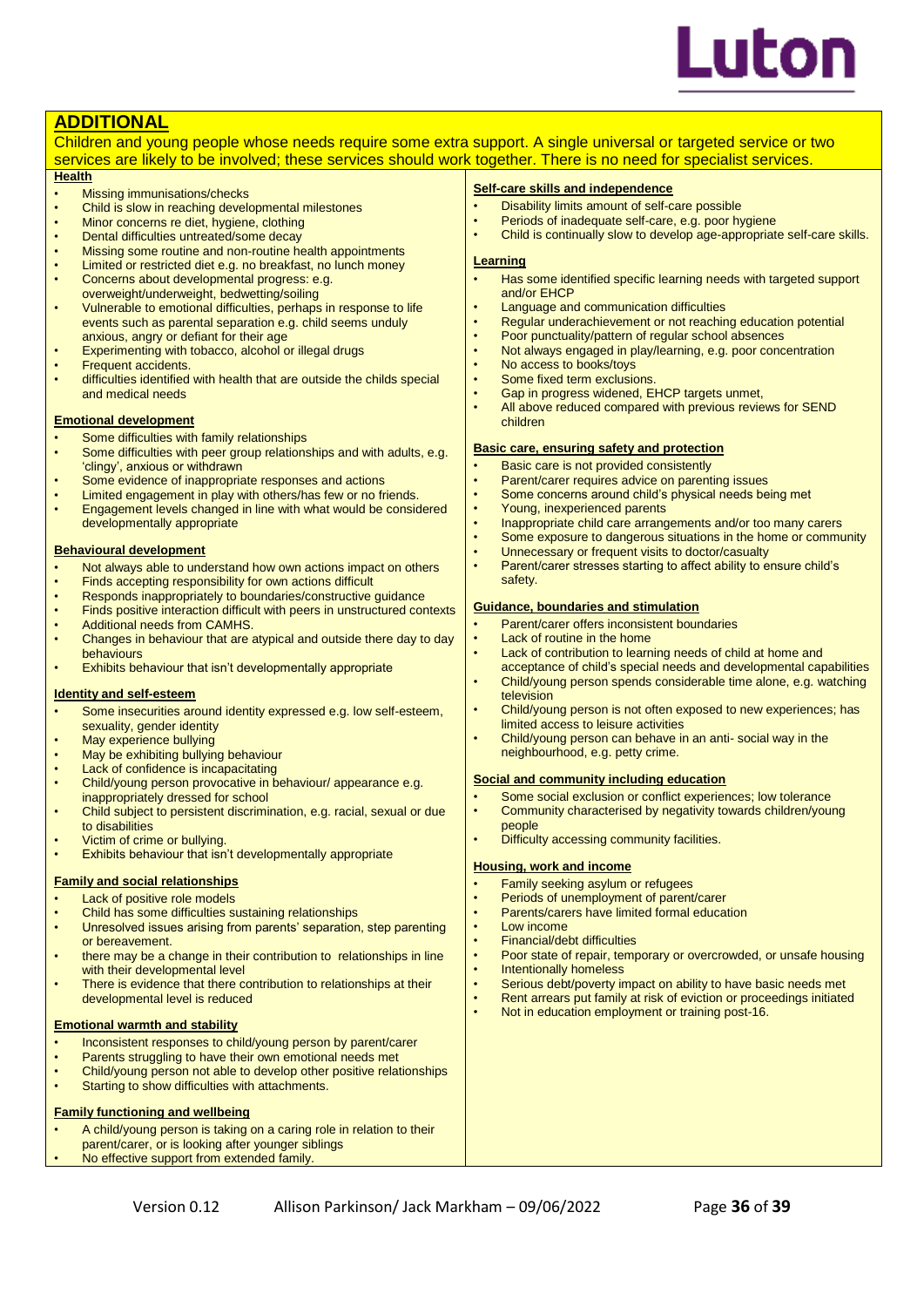

## **INTENSIVE**

Vulnerable children, including those who have a disability. Children and young people whose needs are more complex. This refers to the range, depth or significance of the needs. A number of these indicators would need to be present to indicate need at Intensive level. More than one service is likely to become involved, with the Family Partnership service using the Family Partnership assessment and other professionals to help. For a child with a complex disability, the special needs and disability service will become involved. Support at this level and access is through the MASH using the referral form.

#### **Health**

- Child has some chronic/recurring health difficulties; not treated, or badly managed
- Developmental milestones are not being met due to parental care
- 'Unsafe' sexual activity
- Self-harming behaviours
- Child has significant disability
- Mental health issues emerging e.g. conduct disorder; ADHD; anxiety; depression; eating disorder; self-harming.
- multiple difficulties identified with health that are outside the child's special and medical needs

#### **Emotional development**

- Sexualised behaviour
- Child appears regularly anxious, angry or phobic and demonstrates a mental health condition
- Young carer whose development is being compromised by virtue of having those responsibilities.
- Engagement levels changed in line with what would be considered developmentally appropriate
- Considerable and noticeable change in engagement and or attention developmentally

#### **Behavioural development**

- Challenging at school, possible threat of exclusion and school have been providing support for some time
- Changed behaviour and reference to radicalised thoughts and threats to act
- Additional needs met by CAMHS tier 2
- Prosecution of offences resulting in court orders, custodial sentences or ASBOs or youth offending early intervention.
- Increased changes in behaviour that are atypical and outside there day to day behaviours
- Exhibits behaviour that isn't developmentally appropriate, on multiple occasions
- External behaviour increasing differently or uncharacteristically for this child and the contextual safeguarding considered when a child is unable to verbalise their feelings
- Behaviour of child is outside of what considered developmentally age appropriate - Brook tool used

#### **Identity and self-esteem**

- Presentation (including hygiene) significantly impacts on all relationships
- Child/young person experiences persistent discrimination; internalised and reflected in poor self-image
- Distances self from others.
- There is a change in child's developmentally appropriate behaviour that is identified by changes to attention, engagement and behaviour.

#### **Family and social relationships**

- Relationships with carers characterised by unpredictability
- Misses school consistently.
- there may be a number of changes in their contribution to
- relationships in line with their developmental level
- There is evidence that there contribution to relationships at their developmental level is reduced

#### **Self-care skills and independence**

- Disability prevents self-care in a significant range of tasks
- Child lacks a sense of safety and often puts him/herself in danger.

#### **Learning**

•

- Consistently poor nursery/school attendance and punctuality
- Young child with few, if any, achievements
- Not in education (under 16).
- Gap in progress widened, EHCP targets unmet,
- All above reduced compared with previous reviews for SEND children

- **Basic care, ensuring safety and protection**
- Domestic abuse in the home
- Parent's mental health difficulties or substance misuse affect care of child/young person
- Child has few positive relationships
- Child has multiple carers, some of whom may have no significant relationship with them.

#### **Guidance, boundaries and stimulation**

- Parents struggle/refuse to set effective boundaries e.g. too loose/tight/physical chastisement
- Child/young person behaves in anti-social way in the neighbourhood.
- Lack of contribution to learning needs of child at home and acceptance of child's special needs and developmental capabilities
- Multiple incidents of unsafe behaviour at home resulting in harm that is unexplainable by the child or family

#### **Housing, work and income**

- Chronic unemployment that has severely affected parents' own identities
- Family unable to gain employment due to significant lack of basic skills or long-term substance misuse.

#### **Family functioning and wellbeing**

- Family have physical and mental health difficulties impacting on their child
- Community are hostile to family.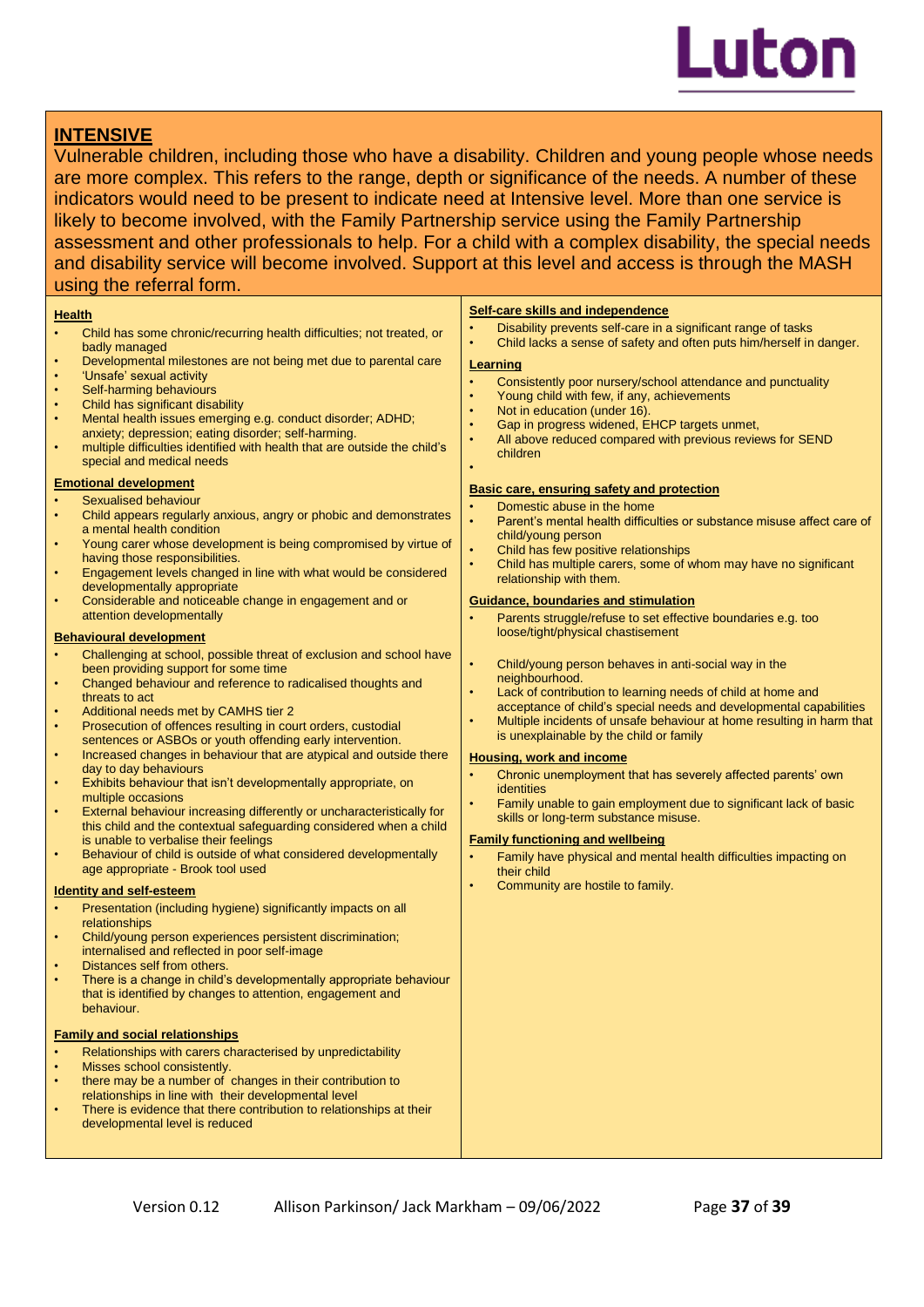

# **SPECIALIST**

Children, young people and families whose needs are complex and enduring and cross many domains. More than one service is normally involved, with all professionals involved on a statutory basis with qualified social workers as the professional leads. It is usually the local authority children's social care service who act as the lead agency.

#### **Health**

- Child/young person has severe/chronic health difficulties
- Lack of food and/or failure to thrive
- Refusing medical care endangering life/development
- Seriously obese/seriously underweight
- Serious dental decay through persistent lack of dental care
- Persistent and high risk parental substance misuse
- Dangerous sexual activity and/or early teenage pregnancy
- Sexual exploitation
- Sexual abuse
- Evidence of significant harm or neglect
- Non-accidental injury and/or unexplained injuries
- Acute mental health difficulties e.g. severe depression; threat of suicide
- Physical/learning disability requiring constant supervision
- Disclosure of abuse from child/young person
- Disclosure of abuse/physical injury caused by a professional.

#### **Emotional development**

- Puts self or others in danger e.g. missing from home
- Persistent disruptive/challenging behaviour at school, home or in the community
- Starting to commit offences/re-offend
- Severe emotional/behavioural challenges
- Puts self or others at risk through behaviour
- Severe emotional/behavioural challenges.

#### **Family and social relationships**

- Previously looked after by the local authority
- Relationships with family experienced as negative ('low warmth, high criticism')
- Rejection by a parent/carer; family no longer want to care for or have abandoned –child/young person
- Family breakdown related to child's behavioural difficulties
- Subject to physical, emotional or sexual abuse or neglect
- Young person is main carer for family member.

#### **Family functioning and wellbeing**

- Significant parental/carer discord and persistent domestic abuse and discord between family members
- Child/young person in need where there are child protection concerns
- Individual posing a risk to children in, or known to, household
- Family home used for drug taking, prostitution, illegal activities.

#### **Housing, work and income**

- Homeless or imminent if not accepted by housing department
- Housing dangerous or seriously threatening to health
- Physical accommodation places child in danger
- Extreme poverty/debt impacting on ability to care for child.

#### **Identity and self-esteem**

- Failed education supervision order 3 prosecutions for nonattendance, family refusing to engage
- Child/young person likely to put self at risk
- Evident mental health needs.

#### **Learning**

- No school placement due to parental neglect
- Child/young person is out of school due to parental neglect.

#### **Other indicators**

- Professional concerns but difficulty accessing child/young person
- Unaccompanied refugee/asylum seeker
- Privately fostered
- Abusing other children
- Young sex offenders
- Serious or persistent offending behaviour likely to lead to custody/remand in secure unit/prison.

#### **Basic care, ensuring safety and protection**

- Parent/carer's mental health or substance misuse significantly affect care of child
- Parents/carers unable to care for previous children
- Parent/carer is failing to provide adequate care
- Instability and violence in the home continually
- Parents/carers involved in violent or serious crime, or crime against children
- Non-compliance of parents/carers with services
- Child/young person may be subject to neglect
- Parents/carers own needs mean they are unable to keep child/young person safe
- Severe disability child/young person relies totally on other people to meet care needs
- Chronic and serious domestic abuse involving child/ young person
- Disclosure from parent of abuse to child/young person
- Suspected/evidence of fabricated or induced illness.

#### **Emotional warmth and stability**

- Parent's own emotional experiences impacting on their ability to meet child/young person's needs
- Child has no-one to care for him/her
- Requesting young child be accommodated.

#### **Guidance, boundaries and stimulation**

- No effective boundaries set by parents/carers
- **Multiple carers**
- Child beyond parental control.